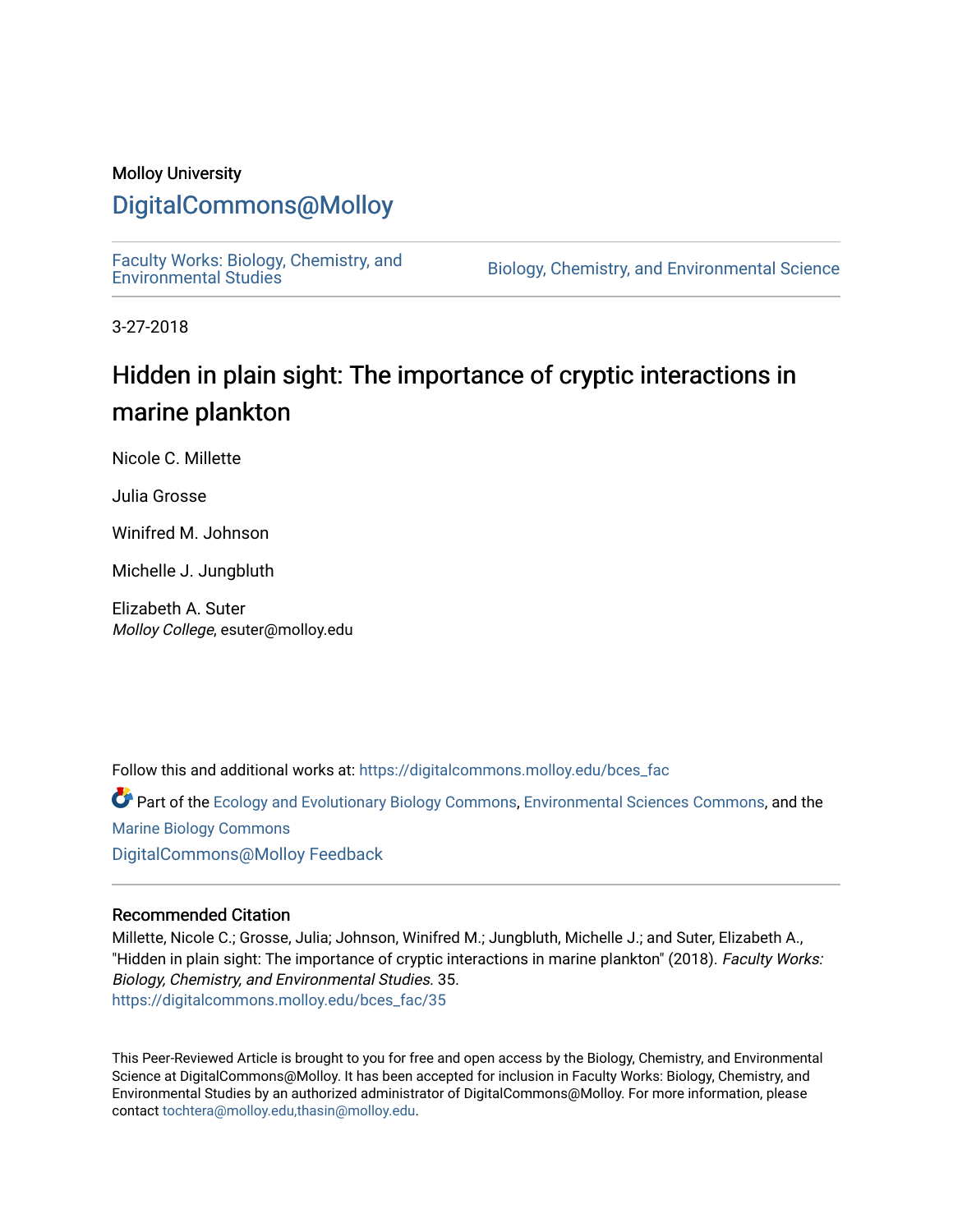

Limnology and Oceanography Letters 00, 2018, 00–00 V<sup>C</sup> 2018 The Author. Limnology and Oceanography Letters published by Wiley Periodicals, Inc. *Limnology and Oceanography Letters* 3, 2018, 341–356 on behalf of Association for the Sciences of Limnology and Oceanography doi: 10.1002/lol2.10084

# CURRENT EVIDENCE

# Hidden in plain sight: The importance of cryptic interactions in marine plankton

Nicole C. Millette  $\Phi$ [,](http://orcid.org/0000-0001-9339-7497)<sup>a,1,2,3</sup>\* Julia Grosse  $\Phi$ ,<sup>4</sup> Winifred M. Johnson  $\Phi$ ,<sup>b,5</sup> Michelle J. Jungbluth  $\Phi$ ,<sup>6</sup> Elizabeth A. Suter  $\Phi^{7,8}$ 

<sup>1</sup>Mississippi State University, Starkville, Mississippi; <sup>2</sup>Northern Gulf Institute, Mississippi State University, Stennis Space Center, Mississippi; <sup>3</sup>National Oceanic and Atmospheric Administration, Atlantic Oceanographic and Meteorological Laboratory, Miami, Florida; <sup>4</sup>GEOMAR, Helmholtz Centre for Ocean Research Kiel, Biological Oceanography, Kiel, Germany;<br><sup>5</sup>Woods Hole Oceanographic Institution, Woods Hole, Massachusetts: <sup>6</sup>San Francisco State University, E Woods Hole Oceanographic Institution, Woods Hole, Massachusetts; <sup>6</sup>San Francisco State University, Estuary & Ocean Science Center, Tiburon, California; <sup>7</sup>School of Marine and Atmospheric Sciences, Stony Brook University, Stony Brook, New York; <sup>8</sup>Department of Biological Sciences, Wagner College, Staten Island, New York

## Scientific Significance Statement

Generalizations in foodweb modeling have helped scientists explain and study interactions within the aquatic environment. Established methods focus on quantifying and qualifying these generalizations, but rapid technological advancements in recent years have revealed that our generalizations of interactions may obscure significant processes within the plankton community. We explore a range of interactions within the planktonic foodweb that are "cryptic" because existing methods are biased against them with the intention of highlighting a range of cryptic interactions and the potential impact of overlooking them in future research. We discuss how including these interactions in biogeochemical and foodweb models alters our understanding of the transfer of carbon and other materials from one species/functional group to another and highlight examples of recent models that have incorporated cryptic interactions.

# Abstract

Here, we present a range of interactions, which we term "cryptic interactions." These are interactions that occur throughout the marine planktonic foodweb but are currently largely overlooked by established methods, which mean large-scale data collection for these interactions is limited. Despite this, current evidence suggests some of these interactions may have perceptible impacts on foodweb dynamics and model results. Incorporation of cryptic interactions into models is especially important for those interactions involving the transport of nutrients or energy. Our aim is to highlight a range of cryptic interactions across the plankton foodweb, where they exist, and models that have taken steps to incorporate these interactions. Additionally, it is discussed where additional research and effort is required to continue advancing our understanding of these cryptic interactions. We call for more collaboration between ecologists and modelers in order to incorporate cryptic interactions into biogeochemical and foodweb models.

Data Availability Statement: There are no data associated with this article

<sup>a</sup>Present address: Woods Hole Oceanographic Institution, Woods Hole, Massachusetts <sup>b</sup>Present address: Naval Research Laboratory, Center for Bio/Molecular Science and Engineering, Washington, DC

This is an open access article under the terms of the Creative Commons Attribution License, which permits use, distribution and reproduction in any medium, provided the original work is properly cited.

<sup>\*</sup>Correspondence: nmillette@whoi.edu

Author Contribution Statement: All authors contributed equally to the writing and editing of the paper. NM led and organized the writing and editing processes and had final approval on the completed paper. Authors after NM are listed alphabetically.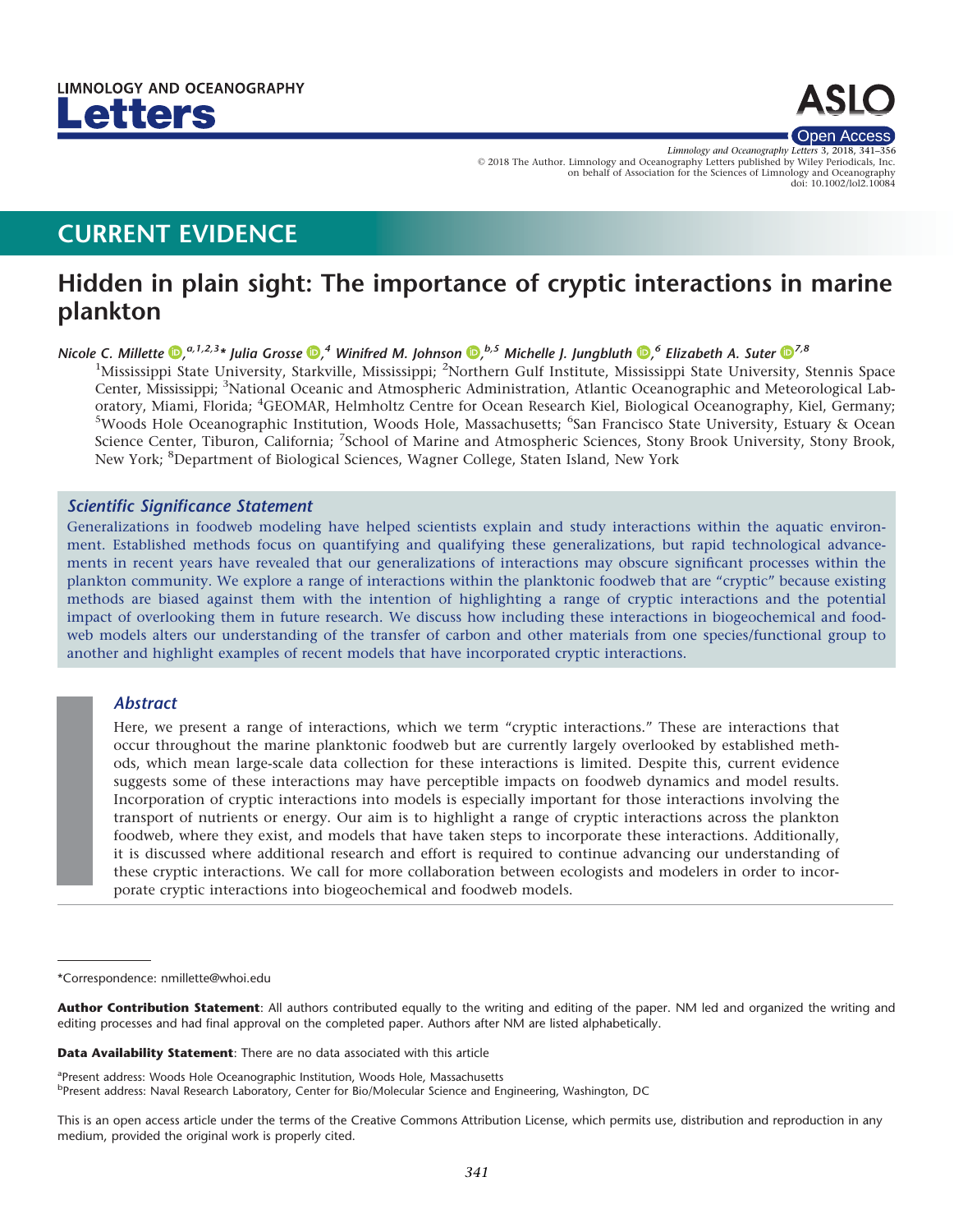The term cryptic, meaning hidden or obscured, has been used in aquatic ecology to describe both species and processes. Cryptic species are morphologically indistinct organisms that may be classified as the same species, despite their inability to successfully reproduce with each other (Bickford et al. 2007). Cryptic processes have been previously defined as "overlooked" processes (Canfield et al. 2010). Failing to account for these cryptic species and processes can have a large effect on our capacity to properly understand the environment. Here, we further explore crypsis in marine plankton in the form of cryptic interactions.

Similar to the definition for cryptic microbial metabolites used by Durham et al. (2015), herein we define cryptic interactions as interactions that are not detected by traditional or standard sampling and experimental methods. The transfer of energy or materials by cryptic interactions in most models is either falsely attributed to traditional interactions or ignored altogether. Planktonic interactions occur at the base of the foodweb, and thus a misrepresentation of how energy and materials enter and are transferred at this level can have implications for our understanding of biogeochemical cycling and transfer of materials throughout the entire foodweb (Worden et al. 2015; Ward and Follows 2016).

We present known species–species and species–substrate interactions within the plankton community that fit into this definition of cryptic interactions and discuss the impact these interactions have on the flow of nutrients or energy. We focus on cryptic interactions in the planktonic community because the microscopic size of these organisms makes it difficult to directly observe them interacting with each other and with their surrounding environment. As a result, scientists have regularly developed methods to indirectly infer planktonic interactions, such as prey removal experiments (Frost 1972), the dilution method (Landry and Hassett 1982), and using geochemical profiles to measure the presence or absence of products and reactants (Jørgensen 1977). These types of methods require scientists to make a range of assumptions about the interactions being measured. Cryptic interactions arise when these assumptions are violated and/ or flawed or the methods obscure potentially vital processes.

Here, we discuss five clear examples of cryptic planktonic interactions that represent a range of exchanges at all levels of the planktonic foodweb. In this review, we consider how accounting for these interactions alters our current understanding of biogeochemical cycles and foodweb dynamics in pelagic marine environments, provide recent examples of foodweb and biogeochemical models that have incorporated some of the interactions we discuss, and examine how to bridge the gap between the data collected on these interactions and what data is needed to incorporate them into models.

### Cryptic interactions

Below, we describe five examples of cryptic interactions in the foodweb affecting a variety of plankton, from bacteria to

mesozooplankton. These specific interactions were selected because they represent the range of potential interactions that fit our definition of cryptic in different parts of the plankton foodweb; however, they do not represent all the possible types of cryptic interactions. We discuss what makes each example a cryptic interaction, how we can measure the interaction, how prominent the interaction is in ecosystems, and how the interaction alters our current understanding of biogeochemical cycling.

### Intracellular carbon partitioning

Oceanic phytoplankton are the main contributors to global primary production and form the base of most marine foodwebs (Field et al. 1998). Primary productivity is typically measured as rates of total carbon (C) fixation, commonly by using dissolved inorganic carbon (DIC) tracers enriched in <sup>14</sup>C- (radioactive) or <sup>13</sup>C- (stable) isotopes (Cullen 2001). Measurements of total C fixation are a great tool to determine system productivity but they lack information about the intracellular fate of fixed C. External factors, such as the availability of light and nutrients, regulate the internal synthesis of macromolecules (e.g., carbohydrates, amino acids, fatty acids, and nucleic acids) as they differ in their C, N, and P requirements (Arrigo et al. 1999). The interaction between resource availability and intracellular carbon pool partitioning determines phytoplankton growth efficiency, modulates cellular C : N : P ratios, and ultimately regulates the nutritional quality of phytoplankton biomass (Fig. 1; Klausmeier et al. 2004). Measurements of total C fixation alone fail to account for this internal interaction, thus making it cryptic.

Historically, determining in situ changes of specific compounds has been difficult. Recent technological advances, especially in liquid chromatography-isotopic ratio mass spectrometry (LC-IRMS), have made it possible to obtain specific isotope information of a wide range of compounds directly from complex mixtures. 13C-DIC tracer can now be used to follow photosynthetically fixed C into all major biomolecules, which allows scientists to create a cellular C budget on the level of the total macromolecule pool (e.g., total carbohydrates) or on a more detailed individual compound level within that pool (e.g., glucose, fructose, galactose, etc.; Grosse et al. 2017 and references therein). The latter also provides detailed information on changes in essential compounds for higher trophic levels, such as specific amino and fatty acids.

Intracellular carbon partitioning is ubiquitous to all phototrophic organisms. Studies have shown that the sum of C fixation into carbohydrates, amino acids, and fatty acids is comparable to bulk C fixation rates (Suárez and Marañón 2003; Grosse et al. 2017). It was shown that synthesis of different compounds is affected by nutrient availability and can change significantly over short time spans  $(< 24$  h), while bulk C fixation rates take longer to respond to changes in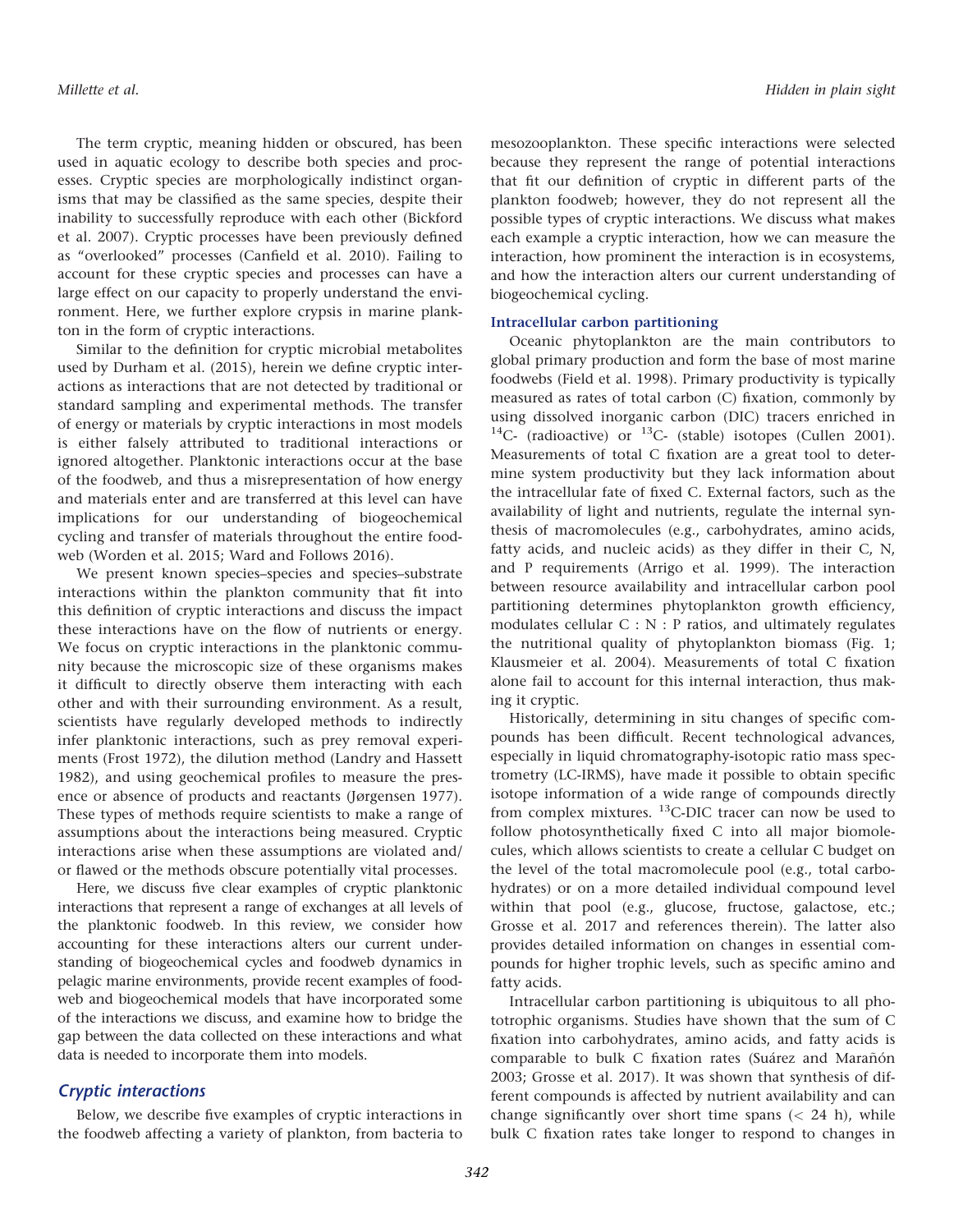

Fig. 1. Photosynthetically fixed carbon is partitioned between different biomolecules depending on nutrient availability (lipids [FA], amino acids [AA] and carbohydrates [CH] have different C : N : P requirements) and affect phytoplankton biomass and community composition. The biochemical composition of phytoplankton determines its food quality for zooplankton, which translates up the food chain and affects trophic transfer efficiency and ultimately the carrying capacity of an ecosystem. Blue indicates fluxes and populations that are affected by considering this process.

nutrient concentrations (Grosse et al. 2017). So far, available datasets cover a small subset of global phytoplankton communities and ecosystems but have already shown that the response in biomolecule composition to changing environmental factors varies between different groups of phytoplankton (e.g., diatoms, dinoflagellates, green algae). It is therefore necessary to survey additional ecosystems (e.g., tropical or polar, oligotrophic or eutrophic) and conduct complementary laboratory studies with individual phytoplankton species to globally quantify responses in biomolecule specific C fluxes under changing abiotic conditions.

Understanding how the environment controls intracellular partitioning of photosynthetically fixed C and its subsequent movement through the foodweb has the potential to provide the basis for explaining ecosystem level differences in C : N : P ratios, food-chain lengths and trophic transfer efficiencies (Fig. 1). For example, in nutrient enriched marine areas such as upwelling regions, trophic transfer efficiencies and the availability of N and P are higher (Stibor and Sommer 2009) and therefore phytoplankton biomass should contain high amounts of essential amino acids and fatty acids. In contrast, in N-limited oligotrophic regions, biomass will contain less amino acids but more storage compounds, providing limited essential amino acids and fatty acids per unit biomass that may cause the low trophic transfer efficiencies encountered in these areas (Stibor and Sommer 2009). Measuring only bulk primary production can

cause an overestimation of C-fluxes up the food web. For example, to compensate for low food quality (e.g., high C : P ratios) zooplankton consumes large amounts of phytoplankton biomass but consequently excrete large amounts of this excess C as DOC. This does not just decrease food chain efficiency but also fuels microbial loop processes and redirects C fluxes (DeMott et al. 1998). By understanding how environmental factors, intracellular processes and foodweb constituents are linked, C fluxes, and budgets can be modeled more accurately.

#### Redox-related cross-feeding

Traditionally, redox processes mediated by microbes in the ocean were revealed simply by the detection of the presence or absence of reactants and products across a redox gradient. For example, the absence of sulfate and appearance of sulfide in a bulk water sample would indicate biological sulfate reduction. However, beginning in the 1970s, evidence suggested that the use of geochemical tracers of these processes revealed an incomplete story; the product of sulfate reduction, sulfide, could be rapidly re-oxidized by sulfideoxidizing bacteria in anaerobic sediments, masking the detection of both sulfate reduction and sulfide oxidation (Jørgensen 1977). For years, this process was also hypothesized to occur in the water column (Hastings and Emerson 1988), but remained undetectable.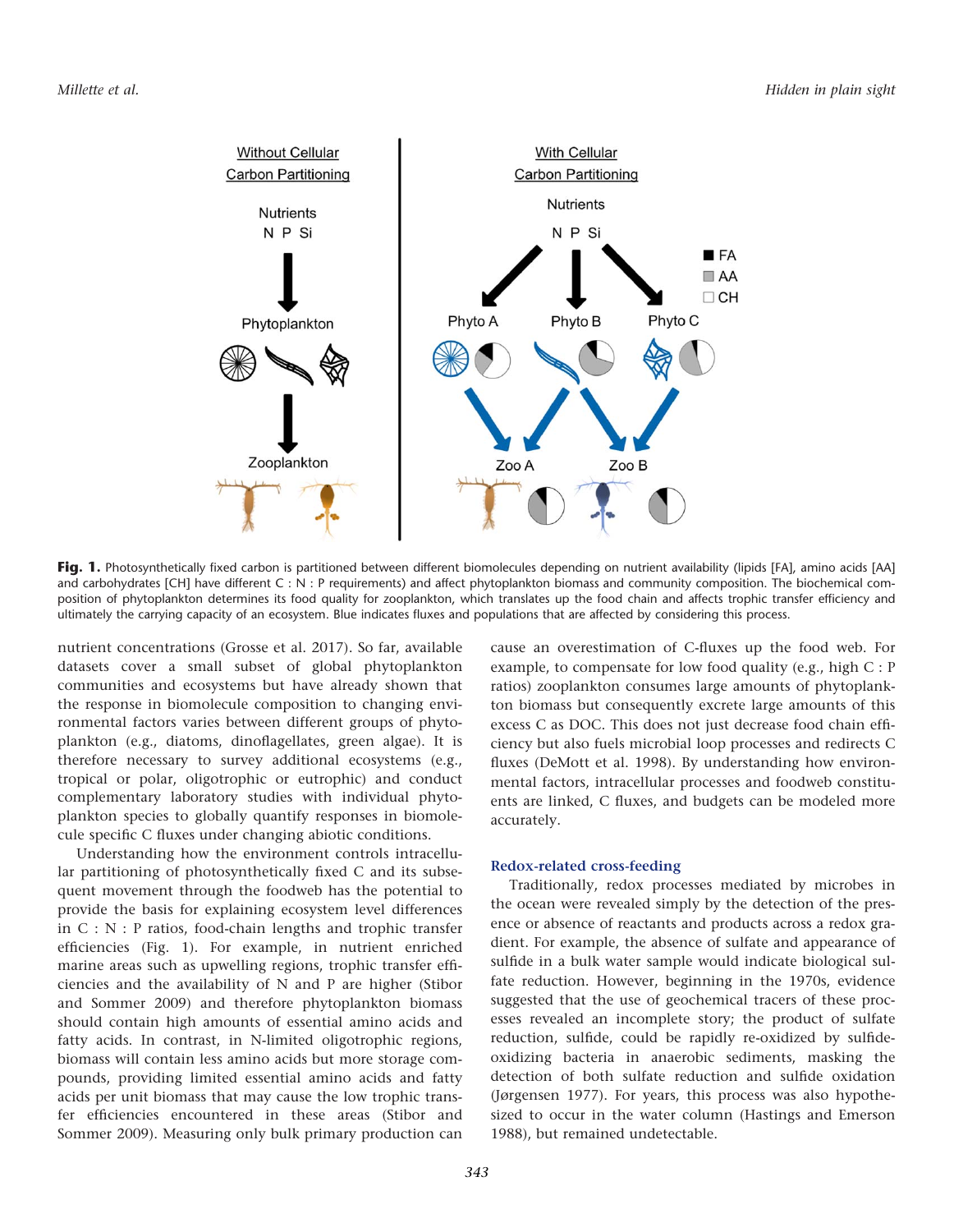

Fig. 2. In the current understanding of the microbial foodweb (left panel), energy flows from inorganic compounds (e.g., nutrients,  $CO<sub>2</sub>$ ) to autotrophs (such as phytoplankton), then enters the microbial loop, in which phytoplankton cells are grazed by protistan grazers or become part of the organic matter pool, either through lysis or enzymatic mineralization. This organic matter can support bacterial production. Microbial biomass can also be grazed by protistan bacterivores. With the incorporation of cryptic interactions (right panel), complexity is added due to the release and recycling of compounds within the bacterial community itself, which may increase rates of particular biogeochemical cycles such as sulfur oxidation or nitrogen reduction. This will have mixed results on biomass pools, depending on which reactions are taking place and their stoichiometric relationship to carbon fixation (chemoautotrophy) and remineralization. Purple indicates fluxes and populations that are affected by considering this process.

By pairing metagenomics with classical geochemical rate measurements, Canfield et al. (2010) showed that "cryptic" sulfur cycling can occur in the marine water column in habitats where oxygen is depleted (i.e., oxygen minimum zones) and where there is no detectable sulfide (Fig. 2). Despite its hidden nature, this biogeochemical process is likely of great importance; sulfide is toxic to most higher organisms and therefore its oxidation is critical for detoxification. Furthermore, the clades of bacteria involved in cryptic sulfur cycling are found worldwide in oxygen-depleted ocean habitats (Wright et al. 2012), suggesting that this interaction is potentially globally important. Despite its potential global presence, the magnitude of cryptic sulfur cycling is virtually unknown. It is not detectable by classic isotopic tracer methods (Johnston et al. 2014), and the direct production of sulfide by sulfate reduction has been measured in only a few discrete studies in the water column (Albert et al. 1995; Canfield et al. 2010). Moreover, Canfield and authors linked the oxidation of sulfide with nitrate respiration. The potential importance of sulfur-linked denitrification is a caveat to the classical model of how nitrogen is lost from the marine environment, and offsets the direct link between organic matter supply and denitrification for some regions of the ocean (Ward 2013). Currently, the quantitative importance of cryptic sulfur cycling for nitrogen loss from the oceans is unknown.

Besides sulfur, other chemical species have been shown to be cryptically cycled in redox gradients. For example, in Aarhus Bay, Denmark, a cryptic sulfur cycle was linked to methane oxidation (Holmkvist et al. 2011). In a meromictic lake, microbial iron oxidizers and reducers were found concomitant with high rates of iron oxidation but no detectable iron oxides, suggesting rapid reduction (Berg et al. 2016).

Evidence of carbon substrate sharing between fermenters and denitrifiers was shown in a mixed culture from marine sediments (Hanke et al. 2016). Also in marine sediments, recycling of nitrite contributed to higher-than-expected rates of sulfide oxidation (Rios-Del Toro and Cervantes 2016). These studies highlight the importance of cryptic microbial exchanges in aquatic redox gradients, regions that are important for global scale biogeochemical turnover of nitrogen and sulfur. In addition, the electron donor/acceptor that a microbe uses dramatically alters how much carbon it can fix or remineralize, and thus cryptic exchanges of redox-related species can change microbial carbon biomass estimates (Reed et al. 2014). The complex mechanisms of these interactions will be further revealed as molecular and geochemical tools are improved and future studies jointly apply these tools to better understand these important habitats.

#### Auxotrophy

In the marine environment, auxotrophy, the requirement by an organism for a specific biomolecule that it cannot synthesize, has been most extensively studied in the context of phytoplankton vitamin auxotrophy which was identified in the 1950s (Droop 1957; reviewed by Croft et al. 2006). However, it may be a more common strategy than has been currently documented. Auxotrophy is thought to be beneficial to an organism because they can gain fitness by obtaining a molecule from the environment and not having to synthesize it themselves. This concept of gaining fitness by exploiting a resource that is produced by another group of organisms in the environment is known as the "Black Queen Hypothesis" (Morris et al. 2012). Auxotrophy can arise as a result of genome streamlining, a process in which cell size and genomic content are reduced to minimize the resources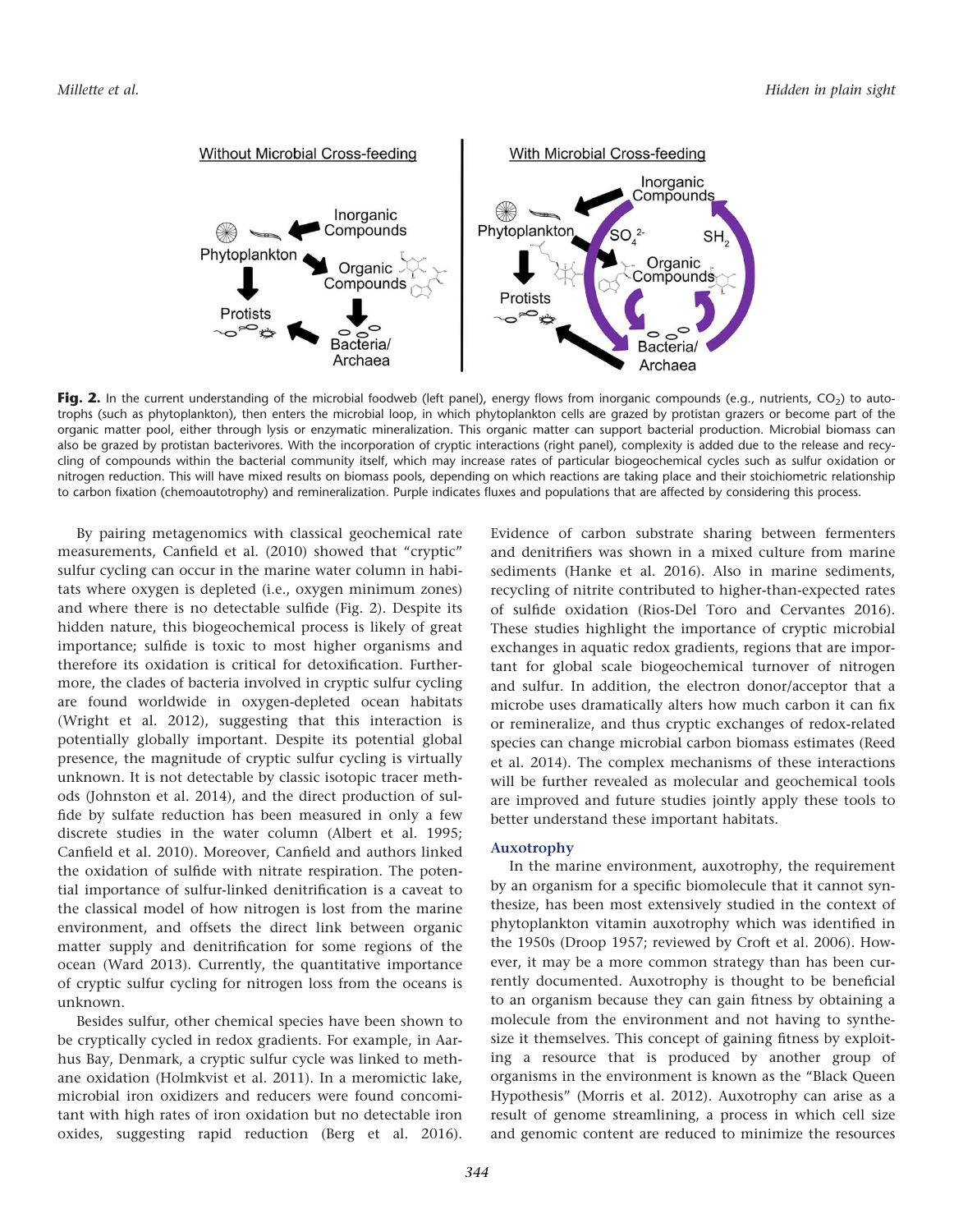

Fig. 3. Without considering auxotrophy (left) there is a direct flow of organic matter from phytoplankton into heterotrophic bacteria, archaea, and protists. Factors such as light, temperature, and nutrient availability control phytoplankton productivity and thus total organic matter availability for heterotrophic communities. When auxotrophy is considered (right) the flux of organic matter between organisms is more complex, with the availability of specific molecules potentially impacting the abundance of organisms that rely on those molecules. Orange indicates fluxes and populations that are affected by considering this process.

required for cell replication (reviewed by Giovannoni et al. 2014). In some cases, genome streamlining can reach such extremes that the organism can no longer function without direct physical attachment to organism that provides the required substrates, resulting in a symbiotic relationship (e.g., Tripp et al. 2010; Thompson et al. 2012).

The most well-known case of auxotrophy in the ocean is that of phytoplankton who cannot synthesize all of the vitamins, such as cobalamin, thiamin, and biotin that they require and thus must obtain them from other microbes. Croft et al. (2006) compiled information on vitamin auxotrophy for 306 species of algae and found that around 50% required cobalamin, 22% thiamin, and 5% biotin. While the prevalence of auxotrophy in marine bacteria has been less extensively documented, the heterotrophic marine bacterium Candidatus Pelagibacter ubique (member of the SAR11 clade), lacks a complete biosynthetic pathway for the vitamin thiamin, but can transport a precursor-molecule for thiamin into the cell to complete the synthetic pathway (Carini et al. 2014). In addition, this organism has been demonstrated to be effectively auxotrophic for glycine and serine, with glycine also playing role in regulating primary carbon metabolism in the cell (Tripp et al. 2009). In a survey of bacterial genomes (from any environment) only  $\sim 1\%$  of the genomes examined had the synthetic pathways for all 20 essential amino acids (Mee and Wang 2012).

While there are relatively few experimentally confirmed examples of free-living auxotrophic organisms in the marine environment, there may be more cases of auxotrophy in marine microbes because a substantial portion of microbial diversity in the ocean has not been extensively studied (Rusch et al. 2007; Sunagawa et al. 2015). For example, in a metagenomic survey around half of the bacterial species detected (by ribotype) were considered novel (Rusch et al. 2007). In addition, organisms with specific requirements are much more challenging to culture and thus most of the microbes that have been studied experimentally in culture have not been auxotrophs (Pande and Kost 2017). Analysis of microbial genome databases suggests that 85% of freeliving bacteria may be auxotrophic for at least one compound (D'Souza et al. 2014). This suggests that auxotrophy in marine microbes may be more common than currently documented.

These types of interactions are challenging to identify but they may be crucial to the structuring of microbial communities in the ocean and other environments (Fig. 3). Studies on auxotrophy indicate that metabolic dependencies such as the passive exchange of certain amino acids, particularly those that are synthetically costly, can have a stabilizing effect on microbial communities (Mee et al. 2014) and that stronger metabolic dependencies yield more cooperative microbial communities that increase cell growth (Estrela and Brown 2013). These findings suggest that metabolite exchange, as required by auxotrophic microbes, could result in an overall more productive community. For example, increased availability of a vitamin such as Vitamin  $B_{12}$  can result in a shift in community composition away from diatoms and toward nanoflagellates and dinoflagellates that could result in differences in carbon export (Koch et al. 2011). Characterizing the extent that auxotrophy occurs in the ocean and quantifying its impact on microbial community structure, primary productivity, and remineralization is essential to understanding its role in biogeochemical cycles (Fig. 3).

#### Predator–prey interactions over ontogeny

Changes in prey selection and feeding strategies associated with growth and development in a species can be difficult to identify. The inability to study predatory diets over more than one period of an organism's life have limited our ability to understand the impact of key predators on carbon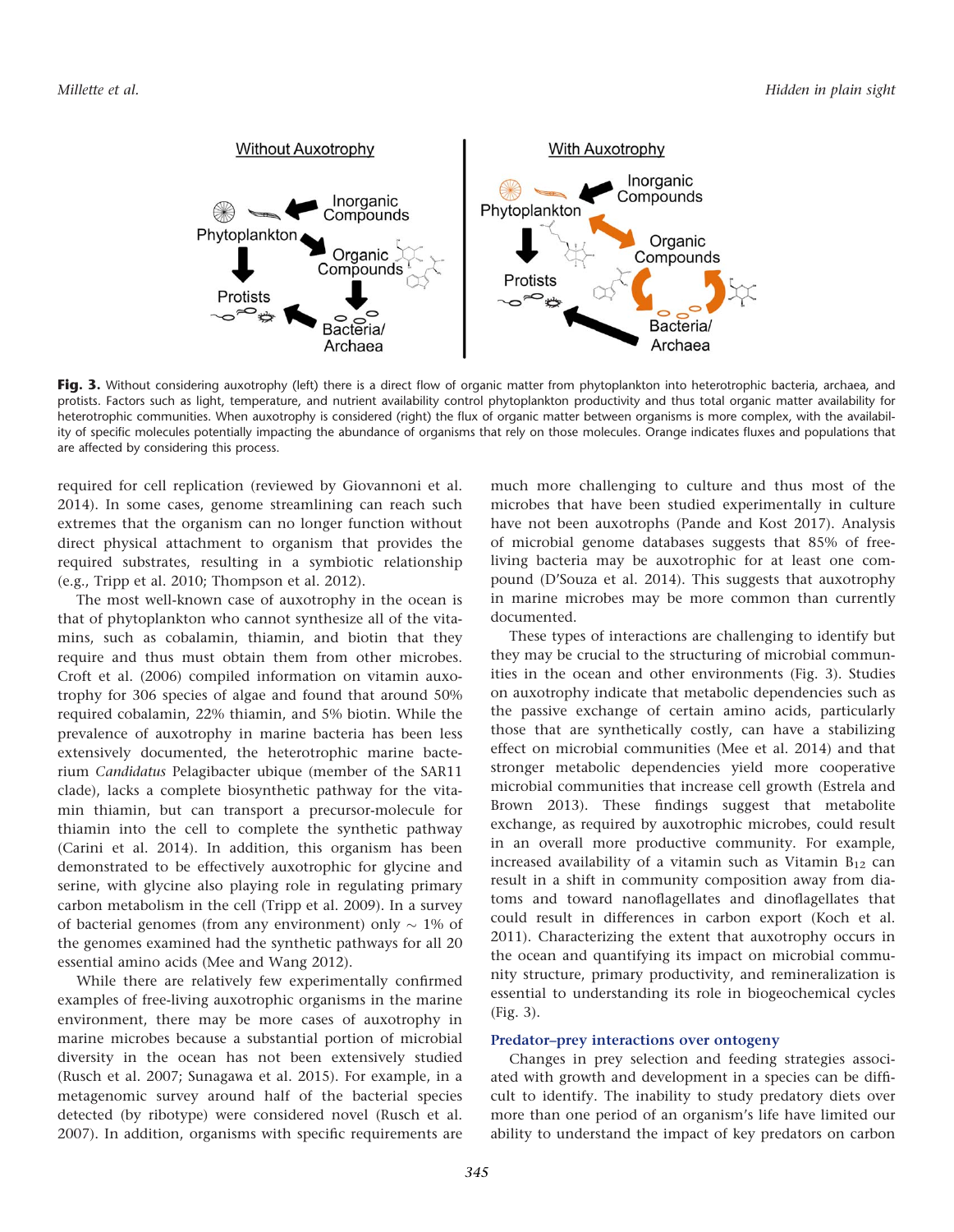

Fig. 4. Copepod grazing studies that ignore ontogenetic differences in feeding between nauplii and adults of the same species assume that they consume the same prey, and that adults consume a greater amount of food than nauplii given their larger body size. In reality, some species switch from omnivory to carnivory over development, and nauplii can have a higher specific ingestion rate than adults. In addition, lumping nauplii of different species into a single group for grazing studies assumes they are all consuming similar items at the same rate. Even in the nauplliar stages, feeding can differ across species in important ways. Green indicates fluxes and populations that are affected by considering this process.

transfer in the planktonic foodweb. Most aquatic organisms that increase in size over their developmental period experience changes in diet as a result of changes in feeding appendages and body size (Werner and Gilliam 1984; Hansen et al. 1994). In cases such as in pelagic copepods, ontogenetic diet changes can be drastic, exhibiting variations in optimum prey size by up to an order of magnitude (Frost 1972; Hansen et al. 1994) or differences in the types of prey cleared at maximum rates (Saiz et al. 2014). Most of the following discussion of ontogenetic changes in predator–prey interactions will use examples from the copepod literature; however, ontogenetic shifts in these interactions are common across many holo- and meroplanktonic organisms.

A single species can play very different roles in the foodweb throughout its life history, but the implications of these changes on broader biogeochemical cycles are often overlooked. For example, some predatory adult copepod species (e.g., Acartia and Labidocera) spend time in their earlier life stages as grazers of phytoplankton and later switch to zooplankton (Neill and Peacock 1980; Conley and Turner 1985). Recent studies suggest that seasonal or prey size-based changes in copepod diets can result in differing quantity and quality of excreted compounds, and as a result can generate shifts in the active bacterial community (Valdés et al. 2017), which has the potential to change the plankton assemblage from the bottom up. Figure 4 illustrates the general concept behind different foodweb connections between developmental stages and species ("Adult A," "Nauplius A," and "Nauplius B") and how alternate prey communities can be affected ("Prey 1," "Prey 2," or "Prey 3") when differences across development or species are considered. However, challenges in identification of early life stages can make it difficult to discern the prey of individual species and how their prey selection evolves over development. As a result, it is often assumed that morphologically similar nauplii consume the same prey (Fig. 4), but nauplii can exhibit species-

specific selective feeding behavior and can impact prey communities differently (Jungbluth et al. 2017). Modeling efforts that include key species level interactions in aquatic environments result in a better fit to observed ecosystem dynamics (Boit et al. 2012); therefore it is important to work toward a better understanding of ontogenetic changes in predator–prey interactions and their impacts on biogeochemical cycles. For species in diverse and complex ecosystems, the prevalence and implications of ontogenetic changes in predator–prey interactions are even more poorly understood due primarily to limitations in experimental methods to study them.

Common methods for studying planktonic foodweb interactions include artificially enhancing consumer (usually mesozooplankton) abundance in bottle or mesocosm incubations (Båmstedt et al. 2000), or use of dilution experiments to study microzooplankton grazing rates (Landry and Hassett 1982). These studies take a subtractive approach, measuring the change in prey between initial and final time points, but can be flawed due to bottle effects (Roman and Rublee 1980). Within these studies, different methods to quantify the amount of each prey type or species being consumed have been developed. Commonly used methods include using flow cytometry for identification of different types of autotrophic prey (Cucci et al. 1989), imaging for identification of body shapes (Sieracki et al. 1998), using a Coulter Counter for particle sizing and counting (Roman and Rublee 1980), measuring gut fluorescence for studies of autotrophic prey (Mackas and Bohrer 1976), and applying various DNAbased methods (e.g., Nejstgaard et al. 2008; Craig et al. 2014). Despite the availability of a range of techniques for studying foodweb interactions, major challenges remain that include accurate measurement of species-level differences in ingestion and remineralization rates over development with natural food resources, and the integration of traditional methods with newer technologies.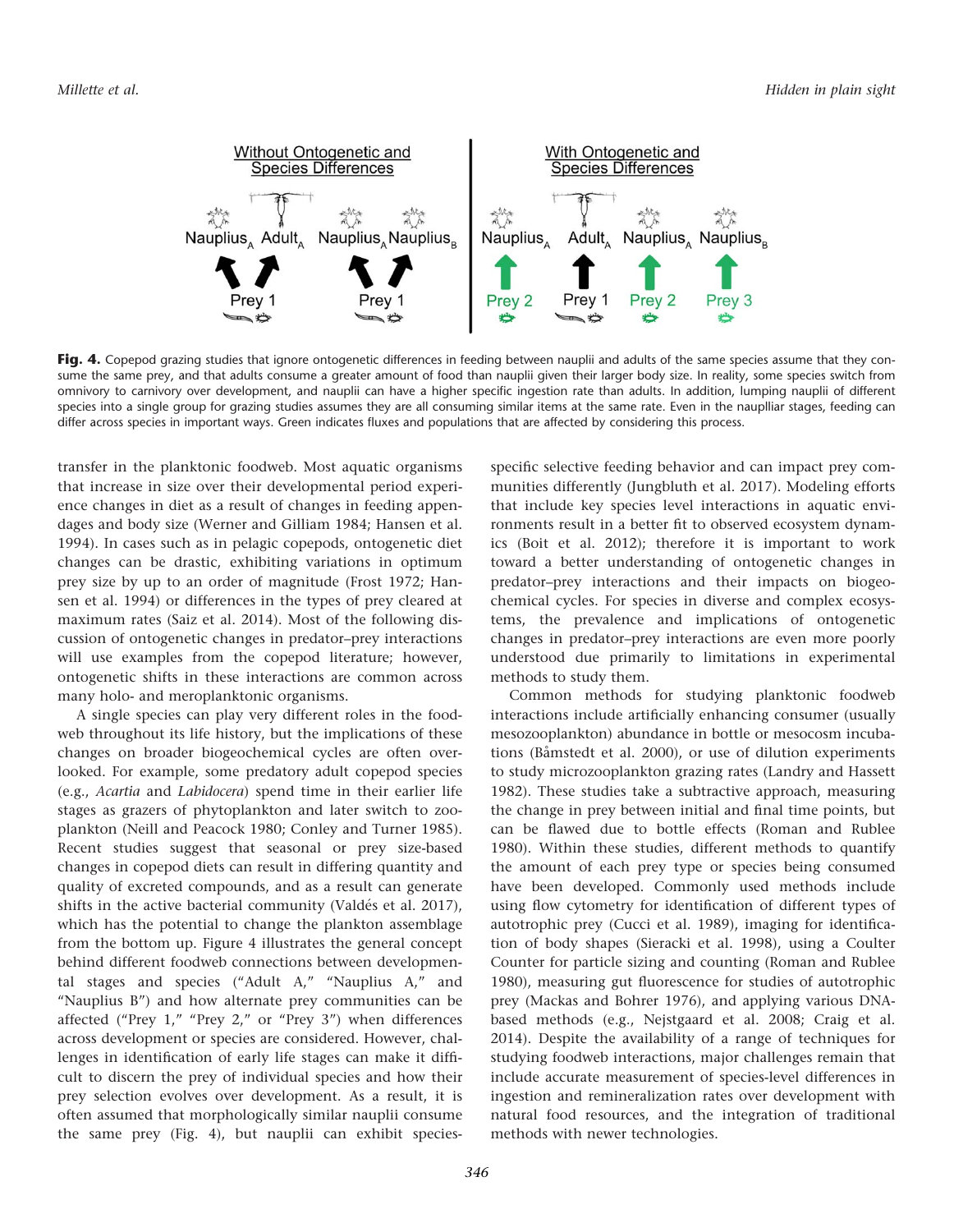

Fig. 5. Mixotrophy creates smooth transitions between using organic or inorganic C pools depending on environmental conditions, blurring the lines between producers and consumers (Worden et al. 2015). The simplified view that organisms with chloroplasts are only capable of photosynthesis and vice versa needs to be revised in order to do this metabolic plasticity justice. An additional functional group of plankton, one that is capable of phototrophy and phagotrophy, needs to be established to reduce the current underestimation of biomass and energy transfer to higher trophic levels (Ward and Follows, 2016). Red indicates fluxes and populations that are affected by considering this process.

#### Mixotrophy

Aquatic protists are often categorized as either strict heterotrophs or autotrophs, despite increasing evidence that mixotrophs are the default and strict heterotrophs/autotrophs are the exception (Flynn et al. 2013). Mixotrophs are protists that use both phototrophy and phagotrophy to obtain energy and increase their biomass (Stoecker 1998). A majority of protist groups, with the exception of diatoms, express some level of mixotrophy between a gradient of strict heterotrophy and strict autotrophy, with most being primarily a phagotroph or a phototroph that supplements their growth with alternative energy sources (Flynn et al. 2013).

Grazing in the protist community is typically estimated indirectly through prey removal experiments (Frost 1972) or the dilution method (Landry and Hassett 1982). Grazers in these types of experiments are identified by their lack of chloroplasts, while mixotrophs have to be identified as protists that contain both chloroplasts and prey (Sanders and Gast 2012). Therefore, grazing by mixotrophs has to be measured directly through the uptake of fluorescently labeled bacteria (Sherr and Sherr 1993), fluorescently labeled algae (Rublee and Gallegos 1989), or fluorescent microspheres (Steinkamp et al. 1982). Thus, unless a study is specifically focused on quantifying grazing or ingestion rates by mixotrophs, all grazing rates measured by standard methods are usually attributed to pigmentless protists (strict heterotrophs). The miscategorization of mixotrophs as strict autotrophs or heterotrophs has major implications for the way the flow of carbon and nutrients through the planktonic foodweb is understood (Fig. 5). Mixotrophs can increase trophic transfer efficiency by offsetting some of the carbon lost to respiration in secondary and tertiary plankton producers with carbon from photosynthesis (Ward and Follows 2016).

Of the cryptic interactions presented here, mixotrophy is the most researched. Mixotrophy has been studied for decades (Stoecker 1998), modeled in a variety of ways (Stickney et al. 2000; Flynn and Mitra 2009; Ward et al. 2011), and incorporated into recent foodweb models (D'Alelio et al. 2016; Ward and Follows 2016). However, while mixotrophs have been included in recent foodweb models, a majority of new models do not account for it and the ecological data required to accurately model this interaction and ground truth the results are scarce. Currently, a generalized understanding of the relative occurrence of mixotrophs compared to strict autotrophs and heterotrophs is unknown because most studies of mixotrophy focus on the grazing impact of a particular species or groups of protists (Seong et al. 2006). This approach only provides an estimation of the impact of mixotrophy during blooms of particular species.

A few studies conducted in a small range of specific environments have determined the grazing impact that mixotrophs can have on the consumption of bacteria compared to strict heterotrophs. These studies have shown that the consumption of bacteria by mixotrophs can be less than (Sanders et al. 1989), equal to (Unrein et al. 2007), or even more than heterotrophs (Domaizon et al. 2003), depending upon the time of year and study location. However, in order to improve recently developed foodweb models that account for mixotrohps, more data on variability of and grazing impact of mixotrophic assemblages in the environment is needed.

The cryptic interactions discussed here are embedded in the interactions between existing nodes of the marine foodweb. In Fig. 6, foodweb linkages are highlighted that are modulated by cryptic drivers, affecting ecological and biogeochemical interactions at different trophic levels. It will therefore be crucial to use sufficiently detailed models, similar to the Ecopath approach (http://www.ecopath.org) used in D'Alelio et al. (2016), to update the classical view of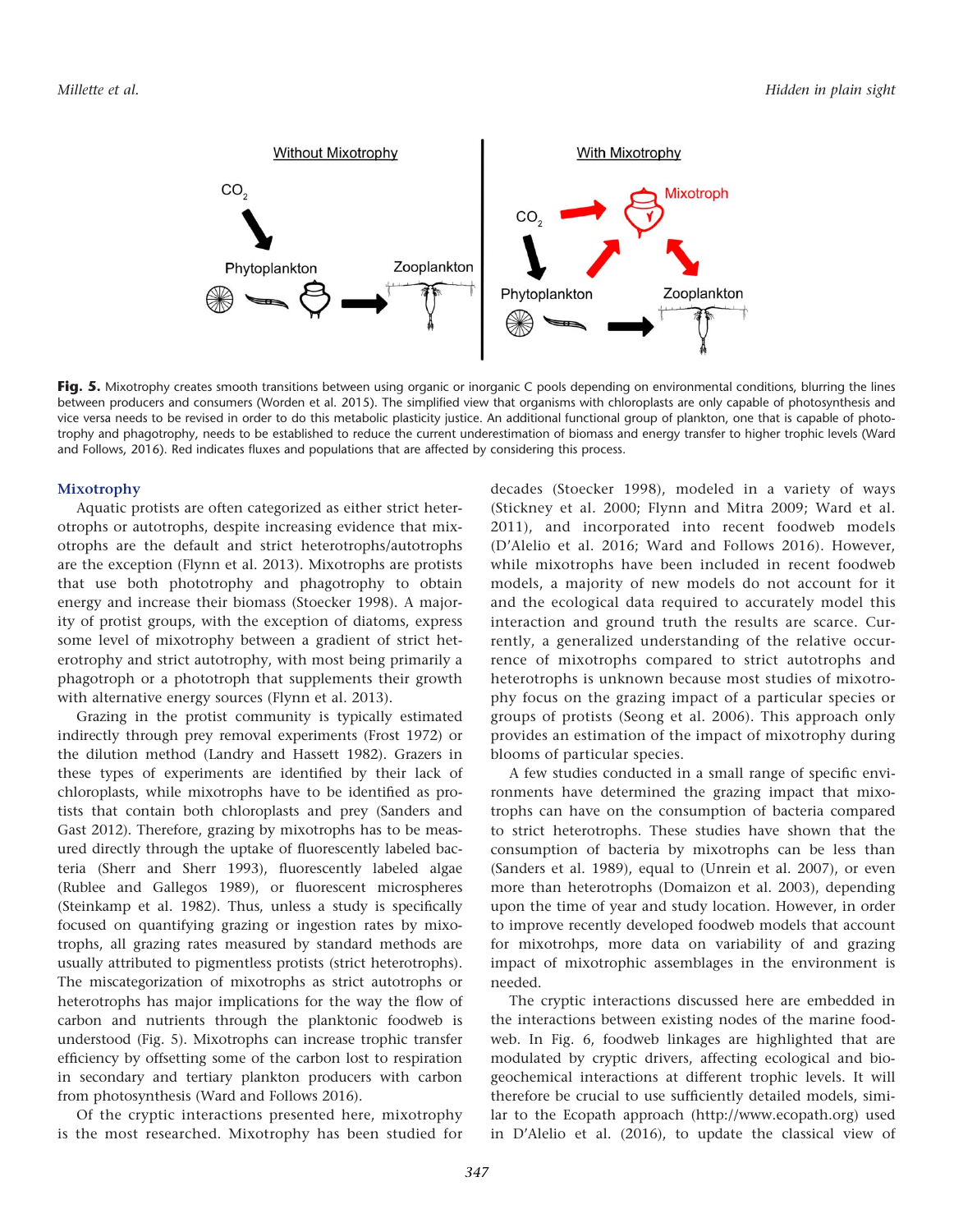

Fig. 6. The cryptic interactions described here affect many areas of the classic marine foodweb. This figure illustrates the material fluxes, populations, and molecular pools that are impacted by the five cryptic interactions discussed (red: mixotrophy; green: ontogenetic and species differences; purple: microbial cross-feeding; orange: auxotrophy; blue: cellular carbon partitioning). In fact, these interactions may have synergistic effects as the regions of the foodweb that they impact overlap. For example, cellular carbon partition in phytoplankton may affect both downstream pools of organic matter utilized in microbial cross-feeding and exchanged in cases of auxotrophy, as well as prey selection based on ontogenetic and species differences.

aquatic foodwebs to include more complex interactions, which is a necessary challenge in order to properly advance our understanding of the transfer of materials and energy through the foodweb.

# Methodological advancements reveal cryptic interactions

Understanding energy transfer and elemental cycling in the ocean is among the primary research objectives of oceanographers. However, elucidating microbial interactions that affect the biogeochemical state of the ocean still presents a challenge. Pool size estimates of nutrients, organic compounds, or dissolved gases, for example, have been quantified in many ecosystems alongside fluxes for a variety of chemical compounds. However, there are many chemical compounds, interactions, and fluxes for cryptic interactions that are only measured in selected habitats or snapshots in time (e.g., Unrein et al. 2007; Grosse et al. 2017; Jungbluth et al. 2017). It can be challenging to apply findings from these studies to dissimilar systems, especially if underlying processes and fluxes are difficult to determine. Despite the vastness of the ocean and the expense of ship-time, field campaigns are the primary means of obtaining samples. This is an issue for cryptic interactions among the plankton, which occur on small spatial scales (nm to mm, individual cells to microscopic organism level) or over very short time spans, making the detection of intermediates challenging or impossible. Several key methodological advancements have been made to close gaps in spatial and temporal resolution,

identify key-players and interactions between individuals, and measure rates in order to determine fluxes.

In situ platforms such as autonomous underwater vehicles, gliders, Argo floats (Argo Steering Team, 1998), and equipment installations on commercial vessels have had a revolutionizing effect on oceanographic data collection. These tools allow for the monitoring of many physical, chemical, and biological parameters in higher resolution across broader spatial and finer temporal scales and are able to reach places that were previously difficult to access. At the same time, these tools decrease ship-operating costs and provide higher sample frequency and/or resolution that can be made available almost in real-time. Many in situ, sometimes autonomous platforms, have been developed to incorporate genetic and transcriptomic samplers (review see McQuillan and Robidart 2017) or other sensors to measure microbial diversity and activity in situ with higher resolution than more commonly used ship-based sampling (Pachiadaki et al. 2016). In particular, the high resolution of biogeochemical and genetic data obtained through in situ sampling and incubation methods can reveal the presence of cryptic interactions and their seasonality, infer their global distribution, and provide a view of cryptic interactions in the ocean that has not been possible previously.

Genetic and transcriptomic methods have evolved to a point where they have revolutionized our ability to better understand key players in community-level and individual interactions (Shilova et al. 2016), as well as the physiological responses of organisms to stressors (e.g., Todgham and Hofmann 2009, Roncalli et al. 2016). Through methods applying DNA sequencing to predator gut contents, progress has been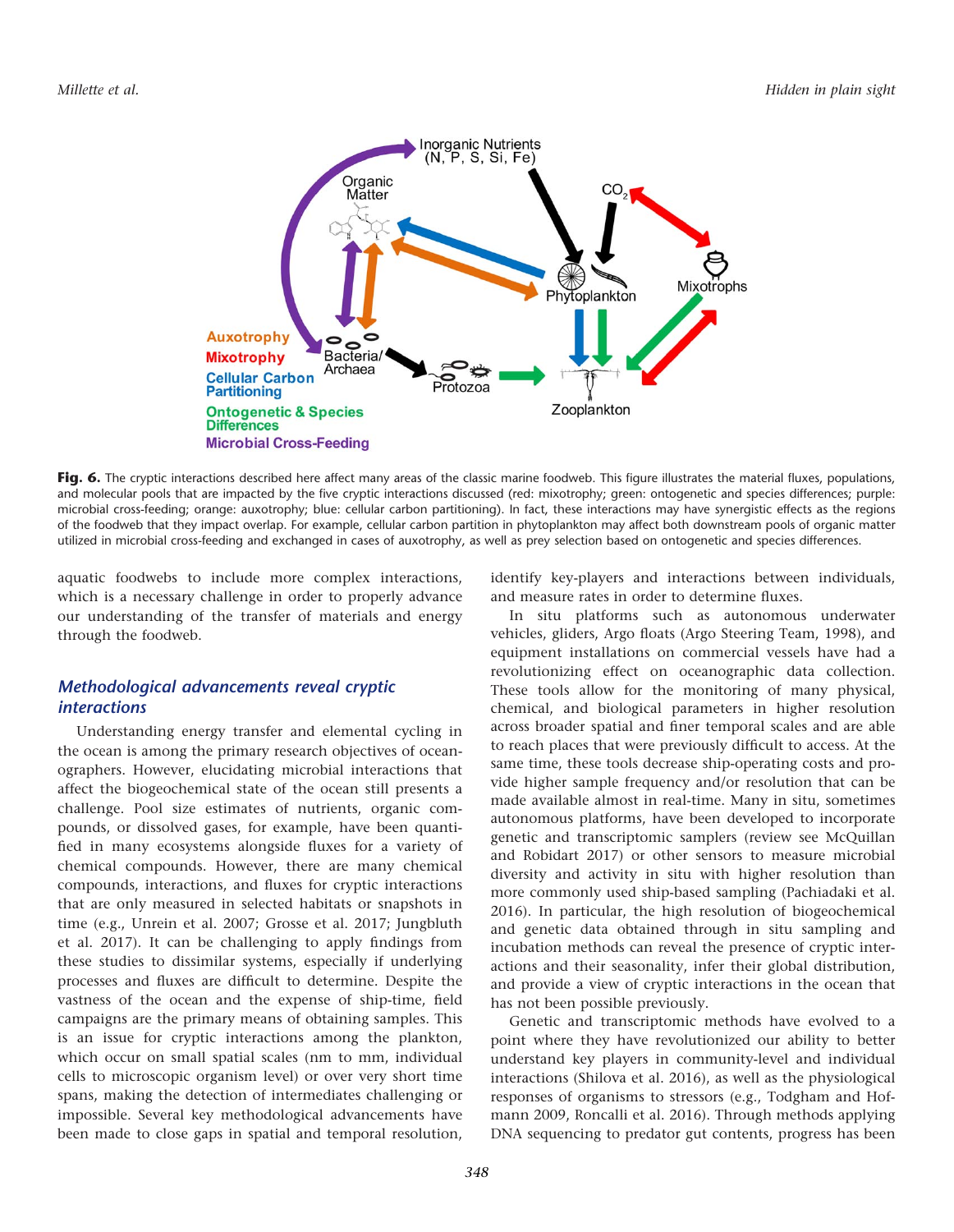made describing the breadth of prey taxa that can be consumed by species (Craig et al. 2014) and identifying unique prey items such as gelatinous zooplankton in the guts of adult calanoid copepods (e.g., Ho et al. 2017). Quantitative estimates of grazing and digestion rates of adult copepods on nauplii or algal prey items using species-specific DNA amplification of gut content has also allowed for a greater understanding of prey preference by different species (Durbin et al 2008; Nejstgaard et al. 2008). Next-generation sequencing enables identification of novel organisms and pathways that were previously unknown (DeVargas et al. 2015; Jungbluth et al. 2016), particularly in the microbial world where culturing and microscopy were historically the only methods to identify species. Now, researchers regularly identify and study cryptic interactions based purely on comparisons of genetic information, however more work is needed to enable use of DNA to rapidly and quantitatively estimate specific interactions in different species and life stages.

Making observations across the scales involved in microbial interactions is challenging because some processes are too rapid to leave evidence of intermediate molecules, even though they may have large implications on the C turnover of an ecosystem (see "Redox-Related Cross-Feeding" section). Microbial interactions take place on nano- or micrometer spatial and temporal scales and thus can be observed using microsensors as tools to determine chemical micro-gradients. However, to elucidate bacterial metabolism, additional methods are required. Method advancements in determining stable isotope labeling of individual compounds as well as nano-SIMS techniques make it now possible to identifying specific compounds utilized by bacteria and plankton, visualize their distribution within the cells and quantify the incorporation of specific molecules into cells (see "Intracellular carbon partitioning" section; Vasquez-Cardenas et al. 2015). Furthermore, advances in high resolution mass spectrometry are allowing us to identify and quantify at the molecular level the low-abundance, rapidly cycling metabolites that underlie microbial interactions such as auxotrophy (e.g., Sañudo-Wilhelmy et al. 2012; Durham et al. 2015; reviewed Kujawinski 2011) (see "Auxotrophy" section).

Although advancements in methodology have helped expose cryptic interactions, each area comes with its own challenge. For example, the high resolution of autonomous platforms and molecular methods provide massive amounts of data, which need to be stored, validated, analyzed, and interpreted (Marx 2013; Chen and Zhang 2014). The cost of obtaining DNA sequences has decreased substantially over the years, while other challenges with genetic and transcriptomic methods remain to be overcome. For example, metabarcoding for quantitative estimates of species abundance or biomass for metazoans is still not optimized (Bucklin et al. 2016). An additional challenge with genetic and transcriptomic methods is that they all require baseline databases and vetting for comparison, and while there are major efforts

such as the Barcode of Life and the Census of Marine Life projects, and databases like NCBI and EMBL-EBI databases that are aimed at building these resources, consistent and reliable curation of these resources continues to be a challenge. Finally, microbiologists who utilize high-throughput sequencing methods to describe new life or new biogeochemical processes now need the more traditional field and bench skills to process samples and are often expected to develop computer programming skills to deal with "big data," or have access to a willing computational collaborator.

Furthermore, newly developed methods may take years to be established as routine or necessary. Recently discovered processes are accompanied by sparse field observations, meaning that the natural distribution of many cryptic interactions can remain poorly documented. Investigating cryptic interactions without in situ samplers is labor intensive and the expense of gear such as in situ sampling equipment can further limit the number of studies using advanced methods that would help elucidate cryptic processes. However, it is crucial that scientists ensure, whenever it is appropriate, that they are accounting for and collecting data on cryptic interactions in future studies in order to properly understand the important processes occurring in a system.

## Examples of cryptic interactions in recent models

Novel technologies have allowed us to gain more information about cryptic interactions, but incorporating these interactions into our understanding of global processes is a separate effort. We believe that the specific cryptic interactions discussed in this review can be fundamental to the underlying mechanisms of many ecosystems and are critical to both simplified theoretical models, biogeochemical models, and computational foodweb models (Fig. 6). Some of the cryptic interactions we examined have been incorporated into models (discussed below) that provide examples of how certain cryptic interactions can be modeled and their effect of the transfer of materials. Additionally, we consider how some of these models might be improved by accounting for additional cryptic interactions.

There are numerous examples of mixotrophs being modeled. Stickney et al. (2000) expanded on the basic nutrient– phytoplankton–zooplankton–detritus model to include a node for mixotrophy. Flynn and Mitra (2009) created a complex mechanistic model that described how mixotrophs interacted with carbon, nitrogen, and phosphorus. Ward et al. (2011) developed an idealized model that modeled the physiology of different plankton to determine which environmental conditions favored mixotrophs. D'Alelio et al. (2016) produced a mass balance model that computed biomass flow between 63 functional nodes, ten of which were mixotrophic groups or species. Ward and Follows (2016) designed a simplified global model of the plankton foodweb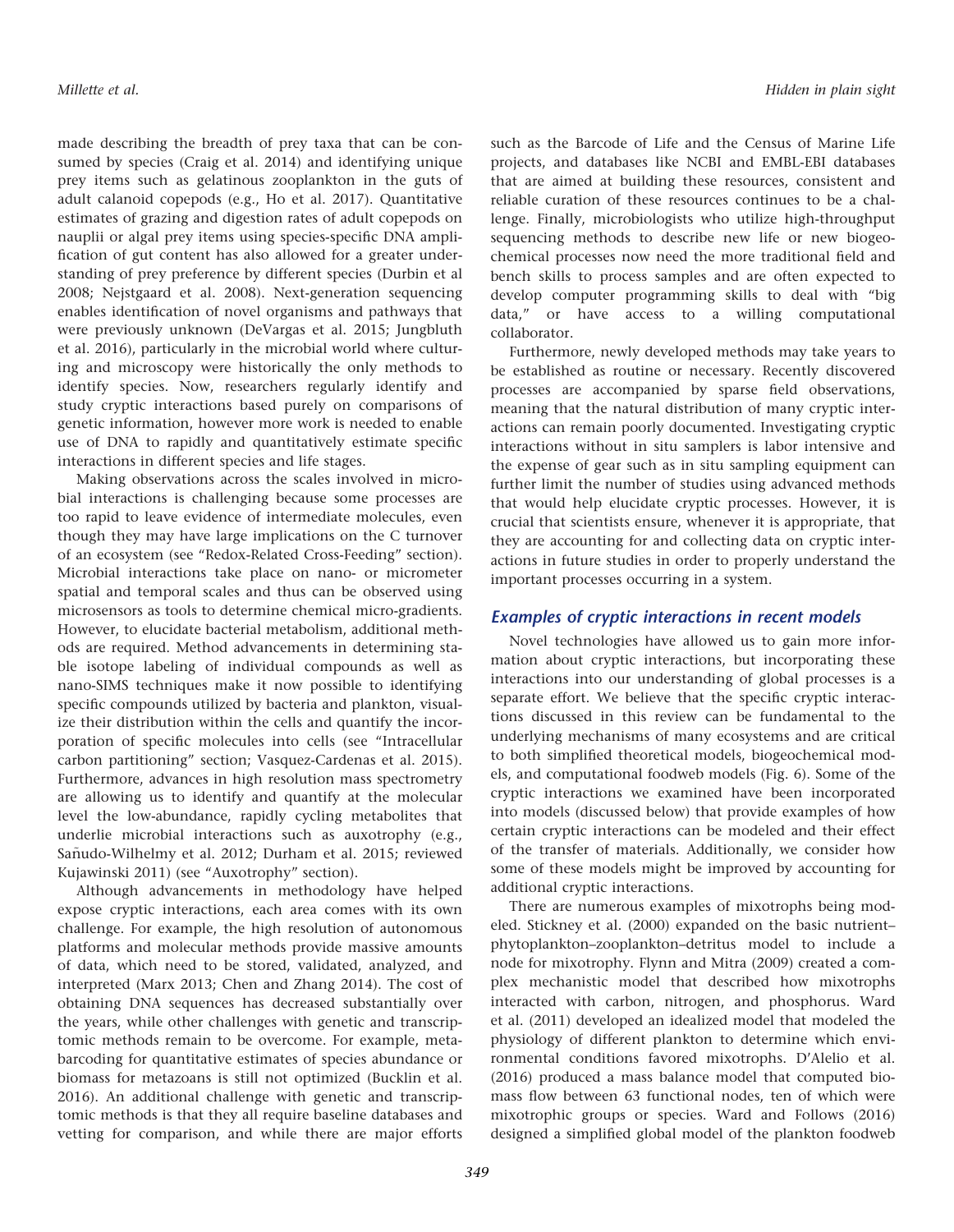that removed phytoplankton and zooplankton, modelling plankton as mixotrophs on a spectrum between strict autotrophy and heterotrophy. However, the models by Stickney, Flynn and Mitra, and Ward are examples of modelling mixotrophs rather than incorporating mixotrophs into complex foodweb models. The Ward and Follows model provides an estimation of the role mixotrophs have in the transfer of carbon, but it is theoretical and still needs to be validated with field observations. The D'Alelio model incorporates mixotrophs, uses some real data, and accounts for the different trophic strategies mixotrophs may have under different conditions. Nevertheless, we propose the D'Alelio model could be improved by another cryptic interaction: intracellular carbon partitioning (see "Intracellular Carbon Partitioning" section).

Resource-dependent intracellular carbon partitioning can have a potentially large effect on the amount of new carbon entering the foodweb through primary production. In a mass-balanced model like D'Alelio's, the input of carbon biomass (primary production) has to be balanced by the loss of carbon (respiration, grazing, excretion) (D'Alelio et al. 2016). However recent research has shown that the amount of carbon that is produced by primary production and available to be assimilated by grazers is less than bulk estimates currently used in models when intracellular carbon partitioning is measured (Klausmeier et al. 2004; Grosse et al. 2017). The error associated with overestimating the amount of carbon that is put into a mass-balance model will cascade throughout each functional node and distort the mass balance. For example, with the model, D'Alelio compares two different ecosystem states, bloom, and nonbloom. It is likely that the environmental conditions associated with the different states were different, which would affect the allocation of carbon within autotrophs between the two states (Grosse et al. 2017). In one possible scenario, if phosphate is limiting, then grazers would be feeding on high C : P autotrophs and need to increase respiration to get rid of excess carbon. Thus, decreasing the amount of carbon biomass transferred to higher trophic levels in the model (DeMott et al. 1998).

Reed et al. (2014) developed a model that takes steps to bridge the gap between geochemistry and metagenomics data. Currently, most biogeochemical models simulate fluctuations in the biomass of organismal functional groups, defined by their metabolisms. However, Reed et al. (2014) grouped organisms together based on their functional genes and used relative functional gene abundance rather than biomass. This approach exposed the close coupling between nitrate reduction and sulfur cycling and revealed those parameters that were tightly controlling the activities of different microorganisms (mainly half-saturation constants). Metagenomics has revealed a higher amount of species and functional diversity than what is typically accounted for in models. Incorporating more of the pathways revealed by metagenomics can create more complex biogeochemical

models with high predictive capability (Reed et al. 2014). Additionally, this approach to modeling can be used to examine how certain never-before-modeled cryptic interactions, such as sulfur cycling, can alter biogeochemical dynamics.

However, the ability to model additional cryptic interactions is limited by data gathered through laboratory studies and environmental observations (Reed et al. 2014). Through metagenomics, we are discovering new metabolic pathways for which we do not know the reaction stoichiometry or, alternatively, we know a metabolic pathway but not the associated genes. This means there are likely more cryptic interactions similar to sulfur cycling, but more environmental data and laboratory studies are needed before they can be incorporated into a functional gene model.

The cryptic interactions presented in this paper, along with numerous other interactions not mentioned, are important to ecosystem dynamics and deserve a broader incorporation into modeling efforts. The models discussed here provide examples of how some cryptic interactions have been modeled, but they are just starting points. These recent attempts to include cryptic interactions in models are encouraging, but are still the exception to most models, so we urge these efforts to continue.

#### Future research needs

The importance of each cryptic interaction discussed in this paper is generally established, however, the quantitative relationship of these processes to carbon, nitrogen, or phosphorus biomass pools has not been described in a comprehensive enough manner. Even when they are recognized to be important, it is difficult to incorporate cryptic interactions into models without appropriate data. Microbial ecologists are often quantitative in their description of communities but rarely make parallel rate measurements, which are the real requirements of foodweb models. Furthermore, field measurements of biomass pools and rate processes are not always made under variable environmental conditions or across geochemical gradients so that these measurements may be used in various states of complex models. Even when rate measurements are made, there are doubts about the methods to make these measurements. Bottle effects or the inability to mimic in situ conditions can confound measurements made in incubations (Edgcomb et al. 2016). Recent improvements in collection of these data should continue and dialogue between ecologists and modelers should motivate experimental design by outlining the needs of each party (Flynn 2005).

Generally, the biomass and flow rates of energy between biomass components are the fundamental parameters necessary for an ecosystem model (Table 1). Field measurements must be made using the same units as the model. While this may seem obvious, ecologists tend to measure parameters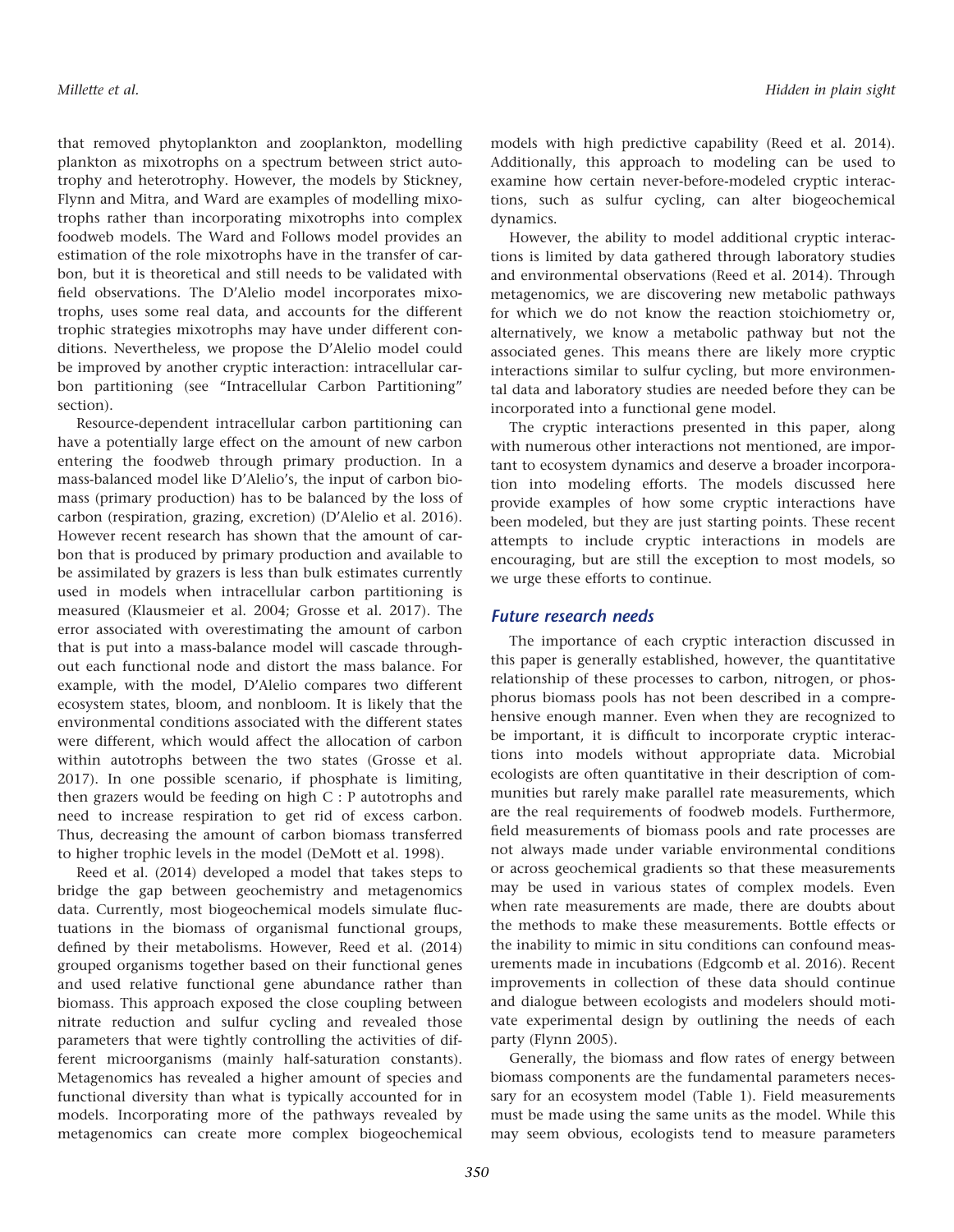Table 1. A list of data we currently have for each cryptic interaction discussed in this paper and a list of data we need in order to incorporate these interactions into models.

| <b>Interaction</b>                   | Data we have                                                                                                                                       | Data we need                                                                                                                                                                      | Approaches                                                                                                                                                                        |
|--------------------------------------|----------------------------------------------------------------------------------------------------------------------------------------------------|-----------------------------------------------------------------------------------------------------------------------------------------------------------------------------------|-----------------------------------------------------------------------------------------------------------------------------------------------------------------------------------|
| Redox-related cross-feeding          | In some cases, potential rate meas-<br>urements and concentrations of<br>intermediates. Relative abundances<br>of microbial genes and transcripts. | Verification of processes in situ and<br>measurement of stoichiometry.<br>Absolute quantities of genes and<br>transcripts.                                                        | In situ incubation studies<br>Metatranscriptomics<br>Metaproteomics                                                                                                               |
| Intracellular carbon<br>partitioning | Several measurements of nutrient<br>dependent primary production<br>and compound synthesis, limited<br>to temporal coastal systems                 | Relationship between primary produc-<br>$tion/nutrient + light availability/$<br>compound production for different<br>groups of phytoplankton                                     | In situ incubation studies<br>Compound specific isotope analysis                                                                                                                  |
| Auxotrophy                           | Knowledge of some cases of<br>auxotrophy                                                                                                           | Other cases of auxotrophy, rates of<br>uptake, impact on community<br>structure                                                                                                   | Bioinformatics approaches to<br>enhance identification of auxotro-<br>phy, isotopic labeling to measure<br>uptake, mass spectrometry to<br>measure organic compound<br>abundances |
| Mixotrophy                           | Some measurements of mixotrophic<br>and heterotrophic grazing on prey                                                                              | Biomass (carbon) of mixotrophs,<br>autotrophs, and heterotrophs, mix-<br>otrophic primary production, and<br>mixotrophic and grazing under a<br>range of environmental conditions | Fluorescent labeled algae<br>Fluorescent labeled bacteria<br>Fluorescent microspheres                                                                                             |
| Ontogenetic predatory-prey           | Estimates for some species in some<br>environments (mostly temperate),<br>mostly for adult                                                         | Relationship between complex prey<br>communities and strength of graz-<br>ing/predation preferences, grazing<br>rates and impacts of early life<br>history stages                 | <b>Bottle incubations</b><br>Gut content analysis<br>DNA sequencing<br>Next Generation Sequencing                                                                                 |

such as relative abundances of organisms, chlorophyll a (Chl a), or cell concentrations. These parameters are meaningful for ecological understanding but models generally require total carbon, nitrogen, or phosphorus units (Flynn 2005). Carbon : cell or carbon : Chl a ratios vary widely depending on species and environmental conditions and are therefore not easily incorporated into models (Sathyendranath et al. 2009). As a result, incorrect or broad assumptions tend to be made in order to estimate carbon content from cell counts. Additionally, while ecologists recognize ecological complexity, most field studies do not include sufficient biogeochemical measurements of all important limiting or co-limiting nutrients that affect the dynamics of the organisms being studied (Flynn 2005). Suggestions for data collection and technical approaches for all of the cryptic interactions discussed here are listed in Table 1.

Metagenomics (or other "omics") data are increasingly being incorporated into models (e.g., Reed et al. 2014; Coles et al. 2017) because they supply rich datasets for the building of model frameworks or testing of geochemical and community assembly hypotheses. However, one drawback is that gene marker abundances from metagenomics can only be reported as relative abundances. Thus, paired measurements such as absolute gene abundance by quantitative PCR or turnover rate measurements of targeted geochemical pools are necessary for incorporation into models. Furthermore, functional gene markers incorporated into models can only be those associated with well-defined processes, leaving many abundant genes of poorly defined function out of the model (Reed et al. 2014).

With sufficient data, models can also be used to determine the importance of incorporating a complex interaction to the overall model performance. For example, the cryptic exchanges of molecules between microbes have been described for sulfur cycling and its importance to the eastern tropical oxygen minimum zones is known (Canfield et al. 2010). Preliminary attempts at modeling this process in the Arabian Sea show that it is sensitive to nitrate concentrations and, when active, significantly reduces total microbial biomass with no significant changes in geochemical profiles (Reed et al. 2014). Thus, with sufficient data on stoichiometric parameters and metabolic potential, models can be used to establish the sensitivity of ocean characteristics to cryptic interactions. In addition, iterative quality-control processes help determine those interactions that are essential to the overall skill of the model and identify which relationships are most important (Van Nes and Scheffer 2005). Ultimately, the quality of the data and level of complexity that goes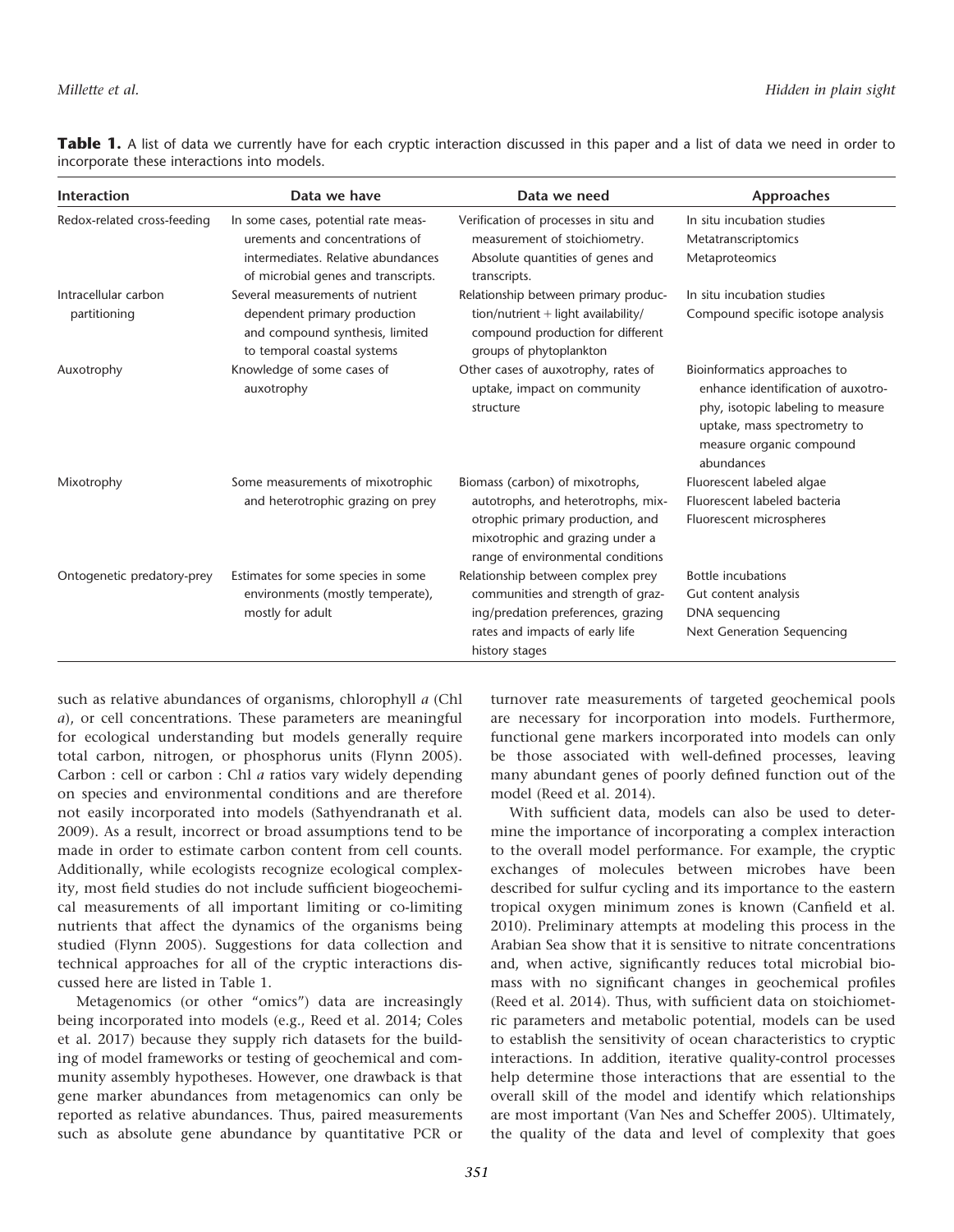into building a model defines the quality and level of complexity of the results that come out of the model, and thus specific models can be tailored to particular questions encompassing cryptic interactions in the plankton. But, without field studies with sufficient spatial and temporal data coverage, no model will be sufficient to describe these processes.

However, modelers do not necessarily need to wait for ecologists to collect empirical data for parameterization before they begin to explore how incorporating cryptic interactions into theoretical models may affect a model's output. For example, Ward and Follows (2016) developed a theoretical model that compared the transfer of carbon within a foodweb with strict autotrophs and heterotrophs to a foodweb with only mixotrophs. This model did not require any detailed quantitative data, but produced results that could be groundtruthed by the current understanding of the foodweb. Importantly, this study highlighted the types of data collection on mixotrophs that were further needed, specifically a more generalized understanding of the portion of mixotrophs within each plankton size group. Studies like Ward and Follows (2016) can help direct the focus of research done by ecologists and provide testable hypotheses for their projects. Moving forward, this back-and-forth approach between ecologists and modelers can be used to rapidly advance our understanding of the role of cryptic interactions in foodwebs.

# **Conclusions**

Simplifications such as "zooplankton consume phytoplankton," "phytoplankton take up inorganic nutrients," "gross primary production determines the amount of carbon available to the foodweb," etc. have helped scientists explain and model general interactions in the aquatic environment. Traditional methods have focused on quantifying and qualifying these generalizations, but rapid advancements in genomics, sensor detection limits, experimental methods, and other technologies in recent years have shown our generalization of interactions within the plankton community may be too simple (Fig. 6). These enhancements in technology have exposed a number of interactions we consider cryptic because bulk sampling efforts and experimental methods are biased against them. Our understanding of these cryptic interactions within the plankton community has expanded to the point where ignoring some of these complexities in favor of generalizations results in large errors. Lack of data on an interaction does not mean that it is unimportant to the flow of material through the foodweb. Further examination of the cryptic interactions presented in this paper requires extra effort, time, and money. But these studies are necessary in order to understand the structure of the foodweb and its resulting effect on the transfer of nutrients and energy.

Ultimately, what is required to incorporate these cryptic interactions into foodweb and biogeochemical models is enhanced cooperation between ecologists and modelers and expanding the research of these interactions to a larger range of systems. As new technologies allow for a better understanding of the full impact of cryptic interactions throughout all aquatic systems, open communication between foodweb modelers and field scientists will insure appropriate data collection to model these interactions. It is important to start building cryptic interaction into models, but ecologists need to be confident they are supplying modelers with the data they need to accomplish this task.

### References

- Albert, D., C. Taylor, and S. Martens. 1995. Sulfate reduction rates and low molecular weight fatty acid concentrations in the water column and surficial sediments of the Black Sea. Deep-Sea Res. Part I 42: 1239–1260. doi[:10.1016/](http://dx.doi.org/10.1016/0967-0637(95)00042-5) [0967-0637\(95\)00042-5](http://dx.doi.org/10.1016/0967-0637(95)00042-5)
- Argo Steering Team. 1998. On the design and Implementation of Argo - an initial plan for the global array of profiling floats. International CLIVAR Project Office Report, 21, 32,<http://www.argo.ucsd.edu/>
- Arrigo, K. R., D. H. Robinson, D. L. Worthen, R. B. Dunbar, G. R. DiTullio, M. VanWoert, and M. P. Lizotte. 1999. Phytoplankton community structure and the drawdown of nutrients and  $CO<sub>2</sub>$  in the Southern Ocean. Science 283: 365–367. doi:[10.1126/science.283.5400.365](http://dx.doi.org/10.1126/science.283.5400.365).
- Båmstedt, U., D. J. Gifford, X. Irigoien, A. Atkinson, and M. R. Roman. 2000. Feeding, p. 297–399. In R. Harris, P. H. Wiebe, J. Lenz, H. R. Skjoldal, and M. Huntley [eds.], ICES Zooplankton Methodology Manual. Academic Press.
- Berg, J. S., and others. 2016. Intensive cryptic microbial iron cycling in the low iron water column of the meromictic Lake Cadagno. Environ. Microbiol. 18: 5288–5302. doi: [10.1111/1462-2920.13587](http://dx.doi.org/10.1111/1462-2920.13587)
- Bickford, D., D. J. Lohman, N. S., Sodhi, P. K. Ng, R. Meier, K. Winker, K. K. Ingram, and I. Das. 2007. Cryptic species as a window on diversity and conservation. Trends Ecol. Evol. 22: 148–155. doi:[10.1016/j.tree.2006.11.004](http://dx.doi.org/10.1016/j.tree.2006.11.004)
- Boit, A., N. D. Martinez, R. J. Williams, and U. Gaedke. 2012. Mechanistic theory and modelling of complex food-web dynamics in Lake Constance. Ecol. Lett. 15: 594–602. doi[:10.1111/j.1461-0248.2012.01777.x](http://dx.doi.org/10.1111/j.1461-0248.2012.01777.x)
- Bucklin, A., P. K. Lindeque, N. Rodriguez-Ezpeleta, A. Albaina, and M. Lehtiniemi. 2016. Metabarcoding of marine zooplankton: Prospects, progress and pitfalls. J. Plankton Res. 38: 393–400. doi:[10.1093/plankt/fbw023](http://dx.doi.org/10.1093/plankt/fbw023)
- Canfield, D. E., F. J. Stewart, B. Thamdrup, L. De Brabandere, T. Dalsgaard, E. F. Delong, N. P. Revsbech, and O. Ulloa. 2010. A cryptic sulfur cycle in oxygen minimum zone waters off the Chilean coast. Science 330: 1375–1378. doi[:10.1126/science.1196889](http://dx.doi.org/10.1126/science.1196889)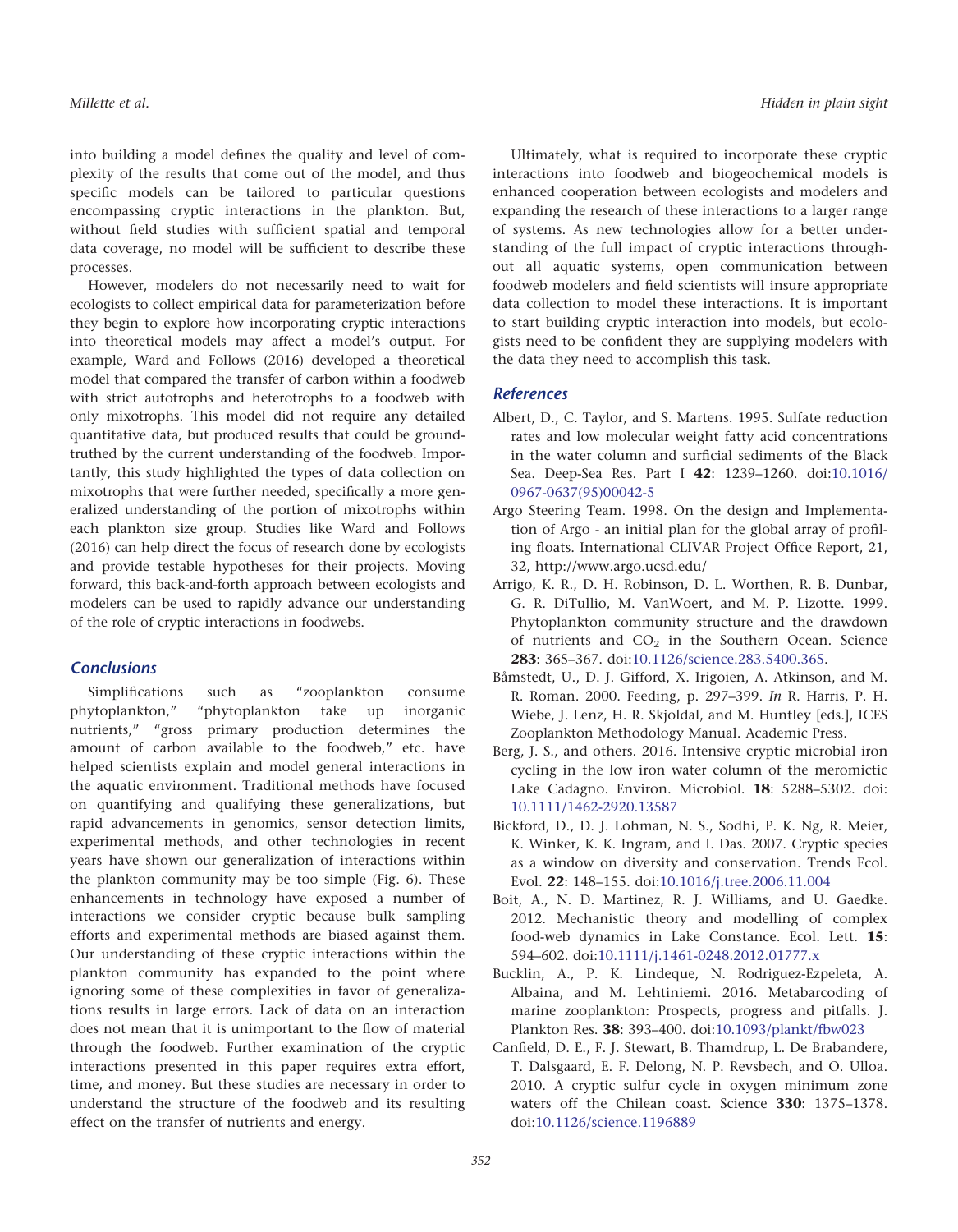- Carini, P., and others. 2014. Discovery of a SAR11 growth requirement for thiamin's pyrimidine precursor and its distribution in the Sargasso Sea. ISME J. 8: 1727–1738. doi[:10.1038/ismej.2014.61](http://dx.doi.org/10.1038/ismej.2014.61)
- Chen, C. L. P., and C.-Y. Zhang. 2014. Data-intensive applications, challenges, techniques and technologies: A survey on Big Data. Inform. Sciences. 275: 314–347.
- Coles, V. J., and M. R. Stukel, M. T. Brooks, A. Burd et al. 2017. Ocean biogeochemistry modeled with emergent trait-based genomics. Science. 358: 1149–1154.
- Conley, W. J., and J. T. Turner. 1985. Omnivory by the coastal marine copepods Centropages hamatus and Labidocera aestiva. Mar. Ecol. Prog. Ser. 21: 113–120. doi: [10.3354/meps021113](http://dx.doi.org/10.3354/meps021113)
- Craig, C., W. J. Kimmerer, and C. S. Cohen. 2014. A DNAbased method for investigating feeding by copepod nauplii. J. Plankton Res. 36: 271–275. doi[:10.1093/plankt/fbt104](http://dx.doi.org/10.1093/plankt/fbt104)
- Croft, M. T., M. J. Warren, and A. G. Smith. 2006. Algae need their vitamins. Eukaryot. Cell 5: 1175–1183. doi: [10.1128/EC.00097-06](http://dx.doi.org/10.1128/EC.00097-06)
- Cucci, T. L., S. E. Shumway, W. S. Brown, and C. R. Newell. 1989. Using phytoplankton and flow cytometry to analyze grazing by marine organisms. Cytometry 10: 659– 669. doi[:10.1002/cyto.990100523](http://dx.doi.org/10.1002/cyto.990100523)
- Cullen, J. J. 2001. Primary production methods, p. 578–584. In J. H. Steele [ed.], Encyclopedia of ocean sciences, 2nd ed. Academic Press.
- D'Alelio, D., S. Libralato, T. Wyatt, and M. R. d'Alcala. 2016. Ecological-network models link diversity, structure and function in the plankton food-web. Nature 6: 21806. dio: 10.1038/srep21806
- DeMott, W. R., R. D. Gulati, and K. Siewertsen. 1998. Effects of phosphorus-deficient diets on the carbon and phosphorus balance of Daphnia magna. Limnol. Oceanogr. 43: 1147–1161. doi:[10.4319/lo.1998.43.6.1147](http://dx.doi.org/10.4319/lo.1998.43.6.1147)
- DeVargas, C., S. Audic, N. Henry, and J. Decelle. 2015. Eukaryotic plankton diversity in the sunlit ocean. Science. 348. doi:[10.1126/science.1261605](http://dx.doi.org/10.1126/science.1261605)
- Domaizon, I., S. Viboud, and D. Fontvieille. 2003. Taxonspecific and seasonal variations in flagellates grazing on heterotrophic bacteria in the oligotrophic Lake Annecy – importance of mixotrophy. FEMS Microbiol. Ecol. 46: 317–329. doi[:10.1016/S0168-6496\(03\)00248-4](http://dx.doi.org/10.1016/S0168-6496(03)00248-4)
- Droop, M. R. 1957. Auxotrophy and organic compounds in the nutrition of marine phytoplankton. J. Gen. Microbiol. 16: 286–293. doi[:10.1099/00221287-16-1-286](http://dx.doi.org/10.1099/00221287-16-1-286)
- D'Souza, G., S. Waschina, S. Pande, K. Bohl, C. Kaleta, and C. Kost. 2014. Less is more: Selective advantages can explain the prevalent loss of biosynthetic genes in bacteria. Evolution 68: 2559–2570. doi[:10.1111/evo.12468](http://dx.doi.org/10.1111/evo.12468)
- Durbin, E. G., M. C. Casas, T. A. Rynearson, and D. C. Smith. 2008. Measurement of copepod predation on nauplii using qPCR of the cytochrome oxidase I gene. Mar. Biol. 153: 699–707. doi:[10.1007/s00227-007-0843-5](http://dx.doi.org/10.1007/s00227-007-0843-5)
- Durham, B. P., and others. 2015. Cryptic carbon and sulfur cycling between surface ocean plankton. Proc. Natl. Acad. Sci. USA 112:435–357. doi: [10.1073/pnas.1413137112](http://dx.doi.org/10.1073/pnas.1413137112)
- Edgcomb, V. P., C. Taylor, M. G. Pachiadaki, S. Honjo, I. Engstrom, and M. Yakimov. 2016. Comparison of Niskin vs. in situ approaches for analysis of gene expression in deep Mediterranean Sea water samples. Deep-Sea Res. Part II 129: 213–222. doi[:10.1016/j.dsr2.2014.10.020](http://dx.doi.org/10.1016/j.dsr2.2014.10.020)
- Estrela, S., and S.P. Brown. 2013. Metabolic and demographic feedbacks shape the emergent spatial structure and function of microbial communities. PLoS Comput. Biol. 9: e1003398. doi:[10.1371/journal.pcbi.1003398](http://dx.doi.org/10.1371/journal.pcbi.1003398)
- Field, C. B., M. J. Behrenfeld, J.T. Randerson, and P. Falkowski. 1998. Primary production of the biosphere: Integrating terrestrial and oceanic components. Science 281: 237–240. doi:[10.1126/science.281.5374.237](http://dx.doi.org/10.1126/science.281.5374.237).
- Flynn, K. J. 2005. Castles built on sand: Dysfunctionality in plankton models and the inadequacy of dialogue between biologists and modellers. J. Plankton Res. 27: 1205–1210. doi[:10.1093/plankt/fbi099](http://dx.doi.org/10.1093/plankt/fbi099)
- Flynn, K. J., and A. Mitra. 2009. Building the "perfect beast": Modelling mixotrophic plankton. J. Plankton Res. 31: 965–992. doi[:10.1093/plankt/fbp044.](http://dx.doi.org/10.1093/plankt/fbp044)
- Flynn, K. J., D. K. Stoecker, A. Mitra, J. A. Raven, P. M. Glibert, P. J. Hansen, E. Graneli, and J. M. Burkholder. 2013. Misuse of the phytoplankton-zooplankton dichotomy: the need to assign organisms as mixotrophs within plankton functional types. J. Plankton Res. 35: 3–11. doi: [10.1093/plankt/fbs062](http://dx.doi.org/10.1093/plankt/fbs062)
- Frost, B. W. 1972. Effects of size and concentration of food particles on the feeding behavior of the marine planktonic copepod Calanus pacificus. Limnol. Oceanogr. 17: 805–815. doi[:10.4319/lo.1972.17.6.0805](http://dx.doi.org/10.4319/lo.1972.17.6.0805)
- Giovannoni, S. J., J. Cameron Thrash, and B. Temperton. 2014. Implications of streamlining theory for microbial ecology. ISME J. 8: 1–13. doi[:10.1038/ismej.2014.60](http://dx.doi.org/10.1038/ismej.2014.60)
- Grosse, J., P. van Breugel, C. P. D. Brussaard, and H. T. S. Boschker. 2017. A biosynthesis view on nutrient stress in coastal phytoplankton. Limnol. Oceanogr. 62: 490–506. doi[:10.1002/lno.10439.](http://dx.doi.org/10.1002/lno.10439)
- Hanke, A., J. Berg, T. Hargesheimer, H. E. Tegetmeyer, C. E. Sharp, and M. Strous. 2016. Selective pressure of temperature on competition and cross-feeding within denitrifying and fermentative microbial communities. Front. Microbiol. 6: 1–14. doi:[10.3389/fmicb.2015.01461](http://dx.doi.org/10.3389/fmicb.2015.01461)
- Hansen, B., P. K. Bjornsen, and P.J. Hansen. 1994. The size ratio between planktonic predators and their prey. Limnol. Oceanogr. 39: 395–403. doi:[10.4319/lo.1994.39. 2.0395](http://dx.doi.org/10.4319/lo.1994.39.2.0395)
- Hastings, D., and S. Emerson. 1988. Sulfate reduction in the presence of low oxygen levels in the water column of the Cariaco Trench. Limnol. Oceanogr. 33: 391–396. doi: [10.4319/lo.1988.33.3.0391](http://dx.doi.org/10.4319/lo.1988.33.3.0391)
- Ho, T. W., J. S. Hwang, M. K. Cheung, H. S. Kwan, and C. K. Wong. 2017. DNA-based study of the diet of the marine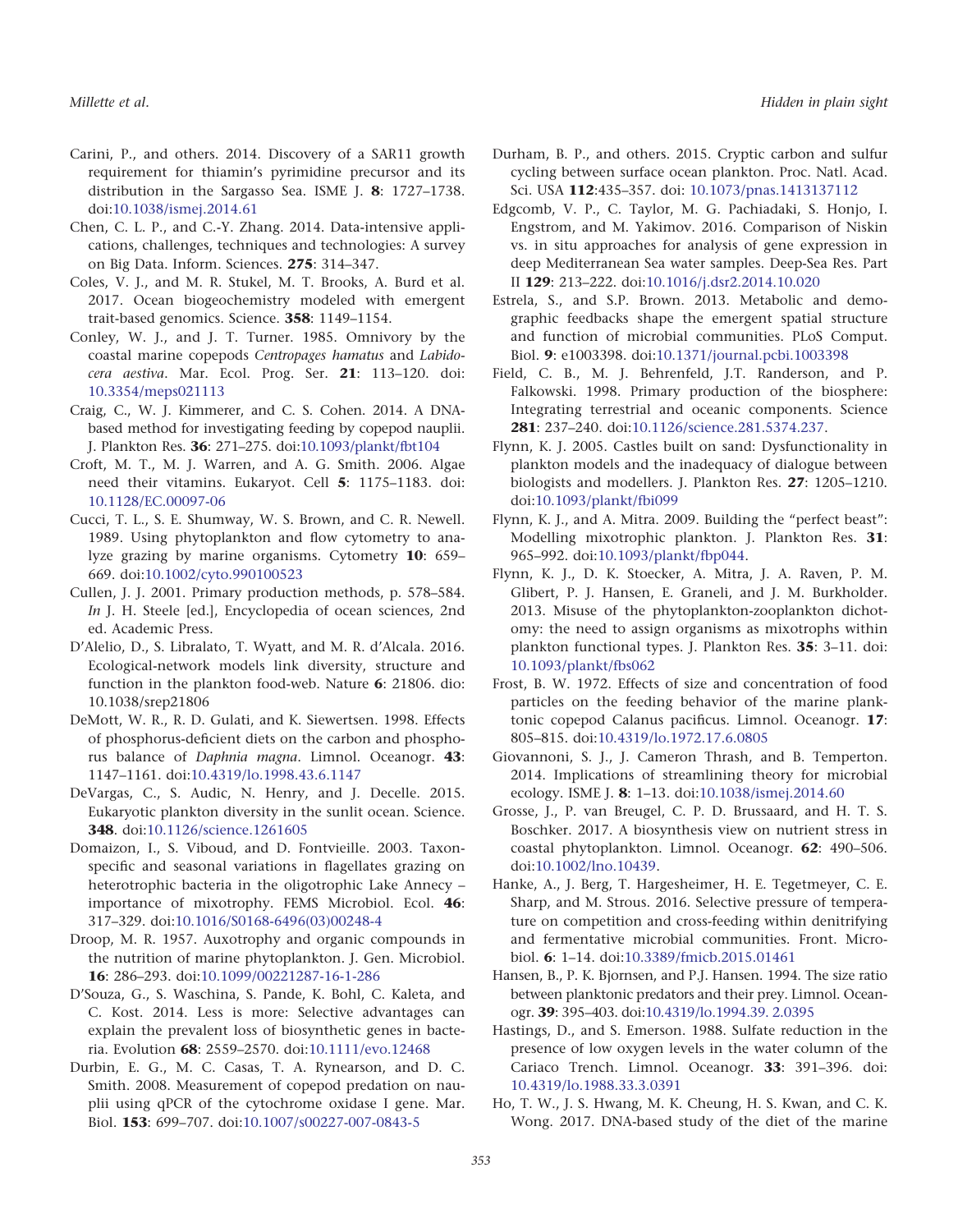calanoid copepod Calanus sinicus. J. Exp. Mar. Biol. Ecol. 494: 1–9. doi[:10.1016/j.jembe.2017.04.004](http://dx.doi.org/10.1016/j.jembe.2017.04.004)

- Holmkvist, L., T. G. Ferdelman, and B. B. Jørgensen. 2011. A cryptic sulfur cycle driven by iron in the methane zone of marine sediment (Aarhus Bay, Denmark). Geochim. Cosmochim. Acta 75: 3581–3599. doi:[10.1016/j.gca.2011.03.033](http://dx.doi.org/10.1016/j.gca.2011.03.033)
- Johnston, D. T., B. C. Gill, A. Masterson, E. Beirne, K. L. Casciotti, A. N. Knapp, and W. Berelson. 2014. Placing an upper limit on cryptic marine sulphur cycling. Nature 513: 530–533. doi:[10.1038/nature13698](http://dx.doi.org/10.1038/nature13698)
- Jørgensen, B. B. 1977. The sulfur cycle of a coastal marine sediment (Limfjorden, Denmark). Limnol. Oceanogr. 22: 814–832. doi[:10.4319/lo.1977.22.5.0814](http://dx.doi.org/10.4319/lo.1977.22.5.0814)
- Jungbluth, S. P., R. M. Bowers, H. T. Lin, J. P. Cowen, and M. S. Rappé. 2016. Novel microbial assemblages inhabiting crustal fluids within mid-ocean ridge flank subsurface basalt. ISME J. 10: 2033–2047. doi:[10.1038/ismej.2015.248](http://dx.doi.org/10.1038/ismej.2015.248)
- Jungbluth, M. J., K. E. Selph, P. H. Lenz, and E. Goetze. 2017. Species-specific grazing and significant trophic impacts by two species of copepod nauplii, Parvocalanus crassirostris and Bestiolina similis. Mar. Ecol. Prog. Ser. 572: 57–76. doi:[10.3354/meps12139](http://dx.doi.org/10.3354/meps12139)
- Klausmeier, C. A., E. Litchman, T. Daufresne, and S. A. Levin. 2004. Optimal nitrogen-to-phosphorus stoichiometry of phytoplankton. Nature 429: 171–174. doi: [10.1038/](http://dx.doi.org/10.1038/nature02454) [nature02454](http://dx.doi.org/10.1038/nature02454).
- Koch, F., M. A. Marcoval, C. Panzeca, K. W. Bruland, S. A. Sañudo-Wilhelmy, and C. J. Gobler. 2011. The effect of vitamin B12 on phytoplankton growth and community structure in the Gulf of Alaska. Limnol. Oceanogr. 56: 1023–1034. doi:[10.4319/lo.2011.56.3.1023](http://dx.doi.org/10.4319/lo.2011.56.3.1023)
- Kujawinski, E. B. 2011. The impact of microbial metabolism on marine dissolved organic matter. Ann. Rev. Mar. Sci. 3: 567–99. doi[:10.1146/annurev-marine-120308-081003](http://dx.doi.org/10.1146/annurev-marine-120308-081003)
- Landry, M. R., and R. P. Hassett. 1982. Estimating the grazing impact of marine micro-zooplankton. Mar. Biol. 67: 283–288. doi[:10.1007/BF00397668](http://dx.doi.org/10.1007/BF00397668)
- Mackas, D., and R. Bohrer. 1976. Fluorescence analysis of zooplankton gut contents and an investigation of diel feeding patterns. J. Exp. Mar. Biol. Ecol. 25: 77–85. doi: [10.1016/0022-0981\(76\)90077-0](http://dx.doi.org/10.1016/0022-0981(76)90077-0)
- McQuillan, J. S., and Robidart, J. C. 2017. Molecular-biological sensing in aquatic environments: Recent developments and emerging capabilities. Curr. Opin. Biotechnol. 45: 43–50. doi:[10.1016/j.copbio.2016.11.022](http://dx.doi.org/10.1016/j.copbio.2016.11.022)
- Mee, M. T., J. J. Collins, G. M. Church, and H. H. Wang. 2014. Syntrophic exchange in synthetic microbial communities. Proc. Natl. Acad. Sci. USA 111: E2149–E2156. doi[:10.1073/pnas.1405641111](http://dx.doi.org/10.1073/pnas.1405641111)
- Mee, M. T., and H. H. Wang. 2012. Engineering ecosystems and synthetic ecologies. Mol. Biosyst. 8: 2470–2483. doi: [10.1039/c2mb25133g](http://dx.doi.org/10.1039/c2mb25133g)
- Morris, J. J., R. E. Lenski, and E. R. Zinser. 2012. The black queen hypothesis: Evolution of dependencies through

adaptive gene loss. Mar. Biol. 3: 1–7. doi:[10.1128/](http://dx.doi.org/10.1128/mBio.00036-12) [mBio.00036-12](http://dx.doi.org/10.1128/mBio.00036-12)

- Neill, W., and A. Peacock. 1980. Breaking the bottleneck: Interactions of invertebrate predators and nutrients in oligotrophic lakes, p. 715–724. In W.C. Kerfoot [ed], Evolution and ecology of zooplankton communities. Univ. Press of New England.
- Nejstgaard, J. C., M. E. Frischer, P. Simonelli, C. Troedsson, M. Brakel, F. Adiyaman, A. F. Sazhin, and L. F. Artigas. 2008. Quantitative PCR to estimate copepod feeding. Mar. Biol. 153: 565–577. doi:[10.1007/s00227-007-0830-x](http://dx.doi.org/10.1007/s00227-007-0830-x)
- Pachiadaki, M. G., C. Taylor, A. Oikonomou, M. M. Yakimov, T., Stoeck, and V. Edgcomb. 2016. In situ grazing experiments apply new technology to gain insights into deep-sea microbial food webs. Deep-Sea Res. Part II Top. Stud. Oceanogr. 129: 223–231. doi:[10.1016/](http://dx.doi.org/10.1016/j.dsr2.2014.10.019) [j.dsr2.2014.10.019](http://dx.doi.org/10.1016/j.dsr2.2014.10.019)
- Pande, S., and C. Kost. 2017. Bacterial unculturability and the formation of intercellular metabolic networks. Trends Microbiol. 25: 349–361. doi[:10.1016/j.tim.2017.](http://dx.doi.org/10.1016/j.tim.2017.02.015) [02.015](http://dx.doi.org/10.1016/j.tim.2017.02.015)
- Reed, D. C., C. K. Algar, J. A. Huber, and G. J. Dick. 2014. Gene-centric approach to integrating environmental genomics and biogeochemical models. Proc. Natl. Acad. Sci. USA 111: 1879–1884. doi:[10.1073/pnas.1313713111](http://dx.doi.org/10.1073/pnas.1313713111)
- Rios-Del Toro, E. E., and F. J. Cervantes. 2016. Coupling between anammox and autotrophic denitrification for simultaneous removal of ammonium and sulfide by enriched marine sediments. Biodegradation 27: 107–118. doi[:10.1007/s10532-016-9759-4](http://dx.doi.org/10.1007/s10532-016-9759-4)
- Roman, M. R., and P. A. Rublee. 1980. Containment effects in copepod grazing experiments: A plea to end the black box approach. Limnol. Oceanogr. 25: 982–990. doi: [10.4319/lo.1980.25.6.0982](http://dx.doi.org/10.4319/lo.1980.25.6.0982)
- Roncalli, V., M. J. Jungbluth, and P. H. Lenz. 2016. Glutathione S-transferase regulation in Calanus finmarchicus feeding on the toxic dinoflagellate Alexandrium fundyense. PLoS One 11: e0159563. doi[:10.1371/journal.pone.](http://dx.doi.org/10.1371/journal.pone.0159563) [0159563](http://dx.doi.org/10.1371/journal.pone.0159563)
- Rublee, P. A., and C. L. Gallegos. 1989. Use of fluorescently labeled algae (FLA) to estimate microzooplankton grazing. Mar. Ecol. Prog. Ser. 51: 221–227. doi:[10.3354/](http://dx.doi.org/10.3354/meps051221) [meps051221](http://dx.doi.org/10.3354/meps051221)
- Rusch, D. B., and others. 2007. The Sorcerer II global ocean sampling expedition: Northwest Atlantic through Eastern Tropical Pacific. PLoS One 5: e77. doi:[10.1371/](http://dx.doi.org/10.1371/journal.pbio.0050077) [journal.pbio.0050077](http://dx.doi.org/10.1371/journal.pbio.0050077)
- Saiz, E., K. Griffell, A. Calbet, and S. Isari. 2014. Feeding rates and prey:predator size ratios of the nauplii and adult females of the marine cyclopoid copepod Oithona davisae. Limnol. Oceanogr. 59: 2077–2088. doi:[10.4319/lo.2014.](http://dx.doi.org/10.4319/lo.2014.59.6.2077) [59.6.2077](http://dx.doi.org/10.4319/lo.2014.59.6.2077)
- Sanders, R. W., and R. J. Gast. 2012. Bacterivory by phototrophic picoplankton and nanoplankton in Arctic waters.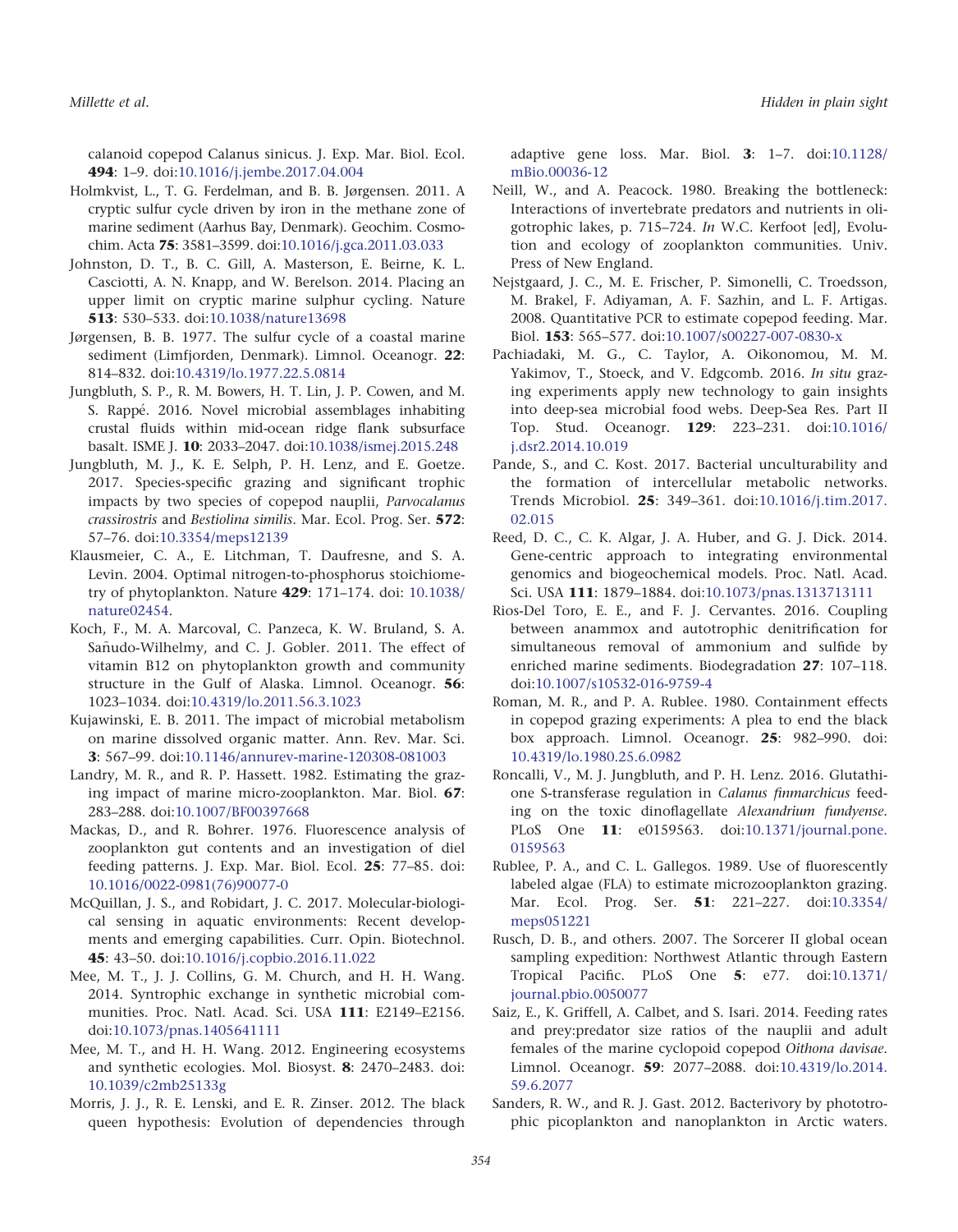FEMS Microbiol. Ecol. 82: 242–253. doi:[10.1111/j.1574-](http://dx.doi.org/10.1111/j.1574-6941.2011.01253.x) [6941.2011.01253.x](http://dx.doi.org/10.1111/j.1574-6941.2011.01253.x)

- Sanders, R. W., K. G. Porter, S. J. Bennett, and A. E. DeBiase. 1989. Seasonal patterns of bacterivory by flagellates, ciliates, rotifers, and cladocerans in a freshwater planktonic community. Limnol. Oceanogr. 34: 673–687. doi: [10.4319/lo.1989.34.4.0673](http://dx.doi.org/10.4319/lo.1989.34.4.0673)
- Sañudo-Wilhelmy, S. A., and others. 2012. Multiple B-vitamin depletion in large areas of the coastal ocean. Proc. Natl. Acad. Sci. USA 109: 14041–5. doi:[10.1073/pnas.1208755109](http://dx.doi.org/10.1073/pnas.1208755109)
- Sathyendranath, S., and others. 2009. Carbon-to-chlorophyll ratio and growth rate of phytoplankton in the sea. Mar. Ecol. Prog. Ser. 383: 73-84. doi[:10.3354/meps07998](http://dx.doi.org/10.3354/meps07998)
- Seong, K. A., H. J. Jeong, S. Kim, G. H. Kim, and J. H. Kang. 2006. Bacterivory by co-occurring red-tide algae, heterotrophic nanoflagellates, and ciliates. Mar. Ecol. Prog. Ser. 322: 85–97. doi[:10.3354/meps322085](http://dx.doi.org/10.3354/meps322085)
- Sherr, E. B., and B. F. Sherr. 1993. Protistan grazing rates via uptake of fluorescently labeled prey, p. 695–701. In P. F. Kemp, B. F. Sherr, E. B. Sherr, and J. J. Cole [eds.], Handbook of methods in aquatic microbial ecology. Lewis Publishers.
- Shilova, I. N., J. C. Robidart, E. F. DeLong, and J. P. Zehr. 2016. Genetic diversity affects the daily transcriptional oscillations of marine microbial populations. PLoS One 11: e0146706. doi[:10.1371/journal.pone.0146706](http://dx.doi.org/10.1371/journal.pone.0146706)
- Sieracki, C. K., M. E. Sieracki, and C. S. Yentsch. 1998. An imaging-in-flow system for automated analysis of marine microplankton. Mar. Ecol. Prog. Ser. 168: 285–296. doi: [10.3354/meps168285](http://dx.doi.org/10.3354/meps168285)
- Steinkamp, J. A., J. S. Wilson, G. C. Saunders, and C. C. Stewart. 1982. Phagocytosis: Flow cytometric quantitation with fluorescent microspheres. Science 215: 64–66. doi: [10.1126/science.7053559](http://dx.doi.org/10.1126/science.7053559)
- Stibor, H., and U. Sommer. 2009. Ocean food webs and trophic, p. 96–113. In C. M. Duarte, and A. L. Helgueras [eds.]. Marine ecology, developed under the auspices of the UNESCO. Eolss Publishers.
- Stickney, H. L., R. R. Hood, and D. K. Stoecker. 2000. The impact of mixotrophy on planktonic marine ecosystems. Ecol. Model. 125: 203–230. doi[:10.1016/S0304-3800\(99\) 00181-7](http://dx.doi.org/10.1016/S0304-3800(99)00181-7)
- Stoecker, D.K. 1998. Conceptual models of mixotrophy in planktonic protists and some ecological and evolutionary implications. Eur. J. Protistol. 34: 281–290. doi:[10.1016/](http://dx.doi.org/10.1016/S0932-4739(98)80055-2) [S0932-4739\(98\)80055-2](http://dx.doi.org/10.1016/S0932-4739(98)80055-2)
- Suárez, I., and E. Marañón. 2003. Photosynthate allocation in a temperate sea over an annual cycle: The relationship between protein synthesis and phytoplankton physiological state. J. Sea Res. 50: 285–299. doi:[10.1016/j.seares.](http://dx.doi.org/10.1016/j.seares.2003.04.002) [2003.04.002.](http://dx.doi.org/10.1016/j.seares.2003.04.002)
- Sunagawa, S., E. Karsenti, C. Bowler, and P. Bork. 2015. Computational eco-systems biology in Tara Oceans: Translating data into knowledge. Mol. Syst. Biol. 11: 10– 12. doi[:10.15252/msb.20156272](http://dx.doi.org/10.15252/msb.20156272)
- Thompson, A. W., R. Foster, A. Krupke, B. J. Carter, N. Musat, D. Vaulot, M. M. M. Kuypers, and J. P. Zehr. 2012. Unicellular cyanobacterium symbiotic with a single-celled eukaryotic alga. Science 337: 1546–1550. doi:[10.1126/](http://dx.doi.org/10.1126/science.1222700) [science.1222700](http://dx.doi.org/10.1126/science.1222700)
- Todgham, A. E., and G. E. Hofmann. 2009. Transcriptomic response of sea urchin larvae Strongylocentrotus purpuratus to  $CO<sub>2</sub>$ -driven seawater acidification. J. Exp. Biol. 212: 2579–2594. doi:[10.1242/jeb.032540](http://dx.doi.org/10.1242/jeb.032540)
- Tripp, H. J., S. R. Bench, K. Turk, R. Foster, B. Desany, F. Niazi, J. P. Affourtit, and J. P. Zehr. 2010. Metabolic streamlining in an open-ocean nitrogen-fixing cyanobacterium. Nature 464: 90–94. doi:[10.1038/nature08786](http://dx.doi.org/10.1038/nature08786)
- Tripp, H. J., M. S. Schwalbach, M. M. Meyer, J. B. Kitner, R. R. Breaker, and S. J. Giovannoni. 2009. Unique glycineactivated riboswitch linked to glycine-serine auxotrophy in SAR11. Environ. Microbiol. 11: 230–238. doi:[10.1111/](http://dx.doi.org/10.1111/j.1462-2920.2008.01758.x) [j.1462-2920.2008.01758.x](http://dx.doi.org/10.1111/j.1462-2920.2008.01758.x)
- Unrein, F., R. Massana, L. Alonso-Sáez, and J. M. Gasol. 2007. Significant year-round effect of small mixotrophic flagellates on bacterioplankton in an oligotrophic coastal system. Limnol. Oceanogr. 52: 456–469. doi[:10.4319/](http://dx.doi.org/10.4319/lo.2007.52.1.0456) [lo.2007.52.1.0456](http://dx.doi.org/10.4319/lo.2007.52.1.0456)
- Valdés, V. P., C. Fernandez, V. Molina, R. Escribano, and F. Joux. 2017. Dissolved compounds excreted by copepods reshape the active marine bacterioplankton community composition. Front. Mar. Sci. 4: 343. doi[:10.3389/fmars.2017.00343](http://dx.doi.org/10.3389/fmars.2017.00343)
- Van Nes, E. H. and M. Scheffer. 2005. A strategy to improve the contribution of complex simulation models to ecological theory. Ecol. Model. 185: 153–164. doi[:10.1016/](http://dx.doi.org/10.1016/j.ecolmodel.2004.12.001) [j.ecolmodel.2004.12.001](http://dx.doi.org/10.1016/j.ecolmodel.2004.12.001)
- Vasquez-Cardenas, D., and others. 2015. Microbial carbon metabolism associated with electrogenic sulphur oxidation in coastal sediments. ISME J. 9: 1966–1978. doi: [10.1038/ismej.2015.10](http://dx.doi.org/10.1038/ismej.2015.10).
- Ward, B. B. 2013. How nitrogen is lost. Science 341: 352– 353. doi[:10.1126/science.1240314](http://dx.doi.org/10.1126/science.1240314)
- Ward, B. A., S. Dutkiewicz, A. D. Barton, and M. J. Follows. 2011. Biophysical aspects of resource acquisition and competition in algal mixotrophs. Am. Nat. 178: 98–112. doi[:10.1086/660284](http://dx.doi.org/10.1086/660284).
- Ward, B. A., and M. J. Follows. 2016. Marine mixotrophy increases trophic transfer efficiency, mean organism size, and vertical carbon flux. Proc. Natl. Acad. Sci. USA 113: 2958–2963. doi:[10.1073/pnas.1517118113](http://dx.doi.org/10.1073/pnas.1517118113)
- Werner, E. E., and J. F. Gilliam. 1984. The ontogenetic niche and species interactions in size-structured populations. Annu. Rev. Ecol. Syst. 15: 393–425. doi:[10.1146/](http://dx.doi.org/10.1146/annurev.es.15.110184.002141) [annurev.es.15.110184.002141](http://dx.doi.org/10.1146/annurev.es.15.110184.002141)
- Worden, A. Z., M. J. Follows, S. J. Giovannoni, S. Wilken, A. E. Zimmerman, and P. J. Keeling. 2015. Rethinking the marine carbon cycle: Factoring in the multifarious lifestyles of microbes. Science 347: 1257594. doi:[10.1126/](http://dx.doi.org/10.1126/science.125) [science.125](http://dx.doi.org/10.1126/science.125)